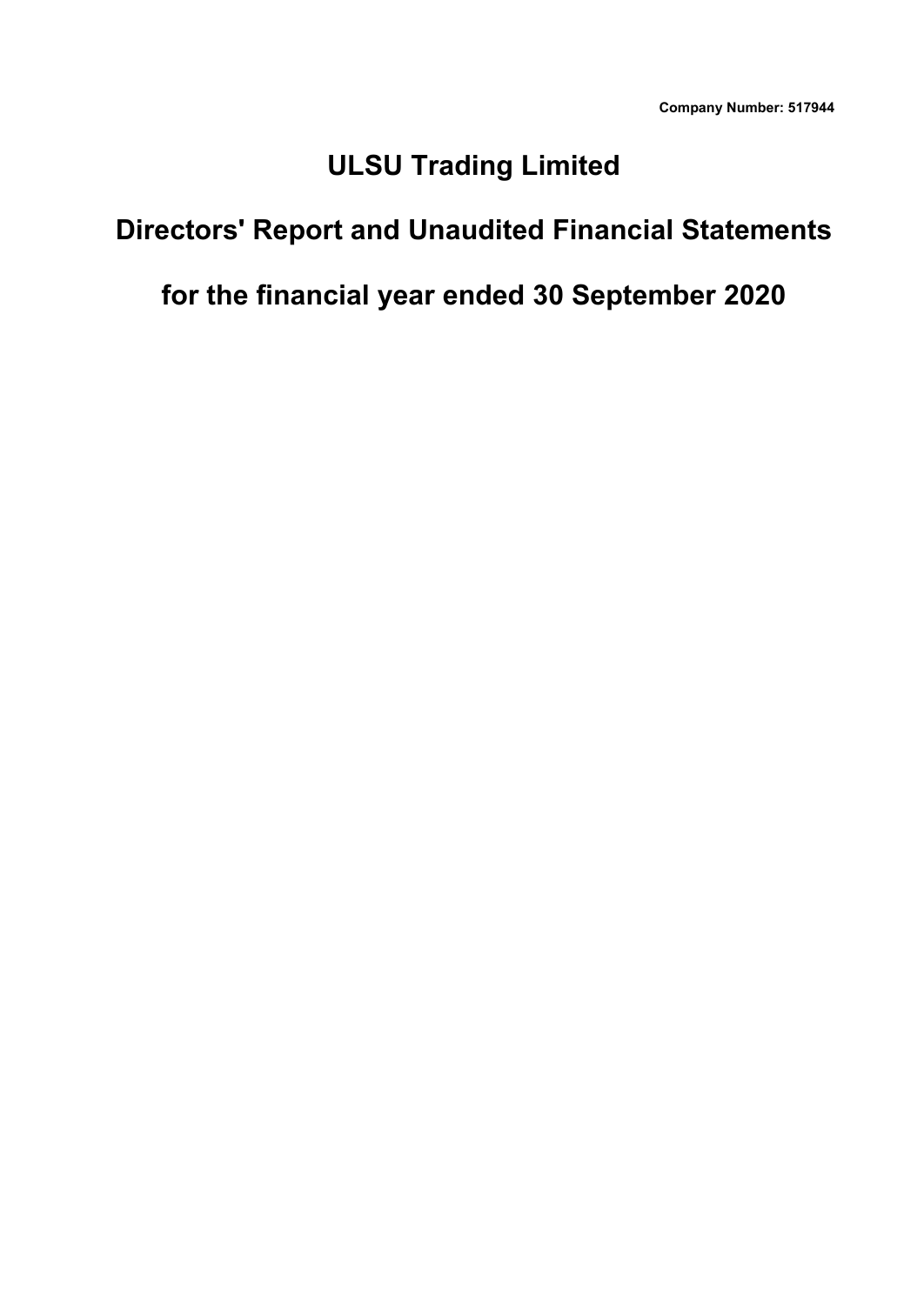# **ULSU Trading Limited CONTENTS**

|                                                | Page           |  |
|------------------------------------------------|----------------|--|
| Directors and Other Information                | $\mathfrak{3}$ |  |
| Directors' Report                              | $4 - 5$        |  |
| Directors' Responsibilities Statement          | $6 - 7$        |  |
| <b>Accountants' Report</b>                     | $\bf 8$        |  |
| <b>Profit and Loss Account</b>                 | 9              |  |
| <b>Balance Sheet</b>                           | $10 - 11$      |  |
| Statement of Changes in Equity                 | 12             |  |
| <b>Statement of Cash Flows</b>                 | 13             |  |
| Notes to the Financial Statements              | $14 - 21$      |  |
| Supplementary Information on Trading Statement | 23             |  |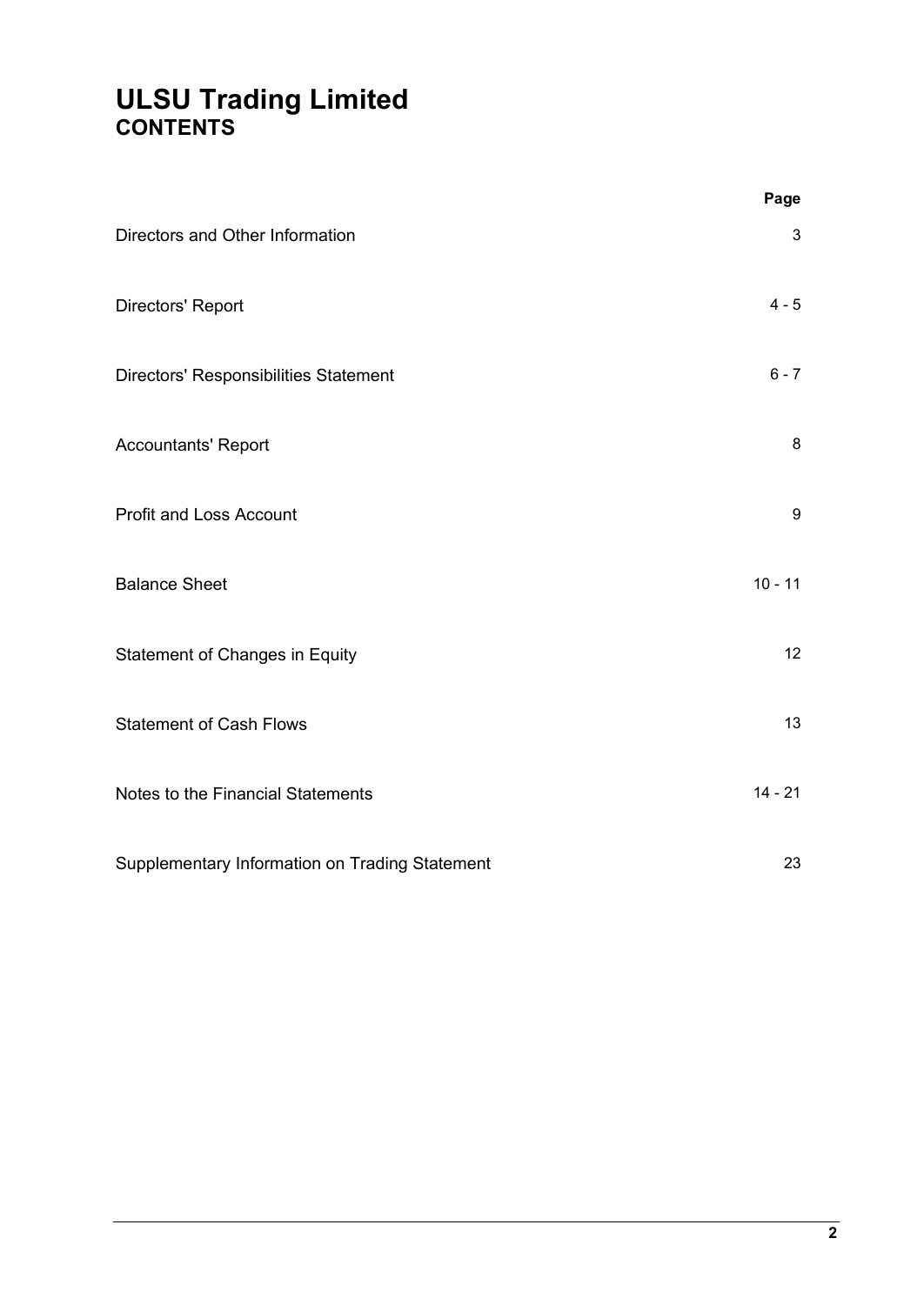# **ULSU Trading Limited DIRECTORS AND OTHER INFORMATION**

| <b>Directors</b>         | Martin Ryan<br><b>Jack Scanlon</b><br>Serena Hare<br>Colin Lynch                               |
|--------------------------|------------------------------------------------------------------------------------------------|
| <b>Company Secretary</b> | Martin Ryan (Appointed 1 March 2020)<br><b>Barry Costelloe</b>                                 |
| <b>Company Number</b>    | 517944                                                                                         |
| <b>Registered Office</b> | University of Limerick Students Union<br>Plassey<br>Co. Limerick                               |
| <b>Business Address</b>  | University of Limerick Students Union<br>University of Limerick<br>Castletroy,<br>Co. Limerick |
| <b>Accountants</b>       | Murphy O'Connor Accountants<br>26 Mallow Street<br>Limerick<br>V94 V049                        |
| <b>Bankers</b>           | <b>Ulster Bank</b><br>95 O'Connell Street<br>Limerick                                          |
| <b>Solicitors</b>        | Dundon Callanan<br>17 The Crescent<br><b>O'Connell Street</b><br>Limerick                      |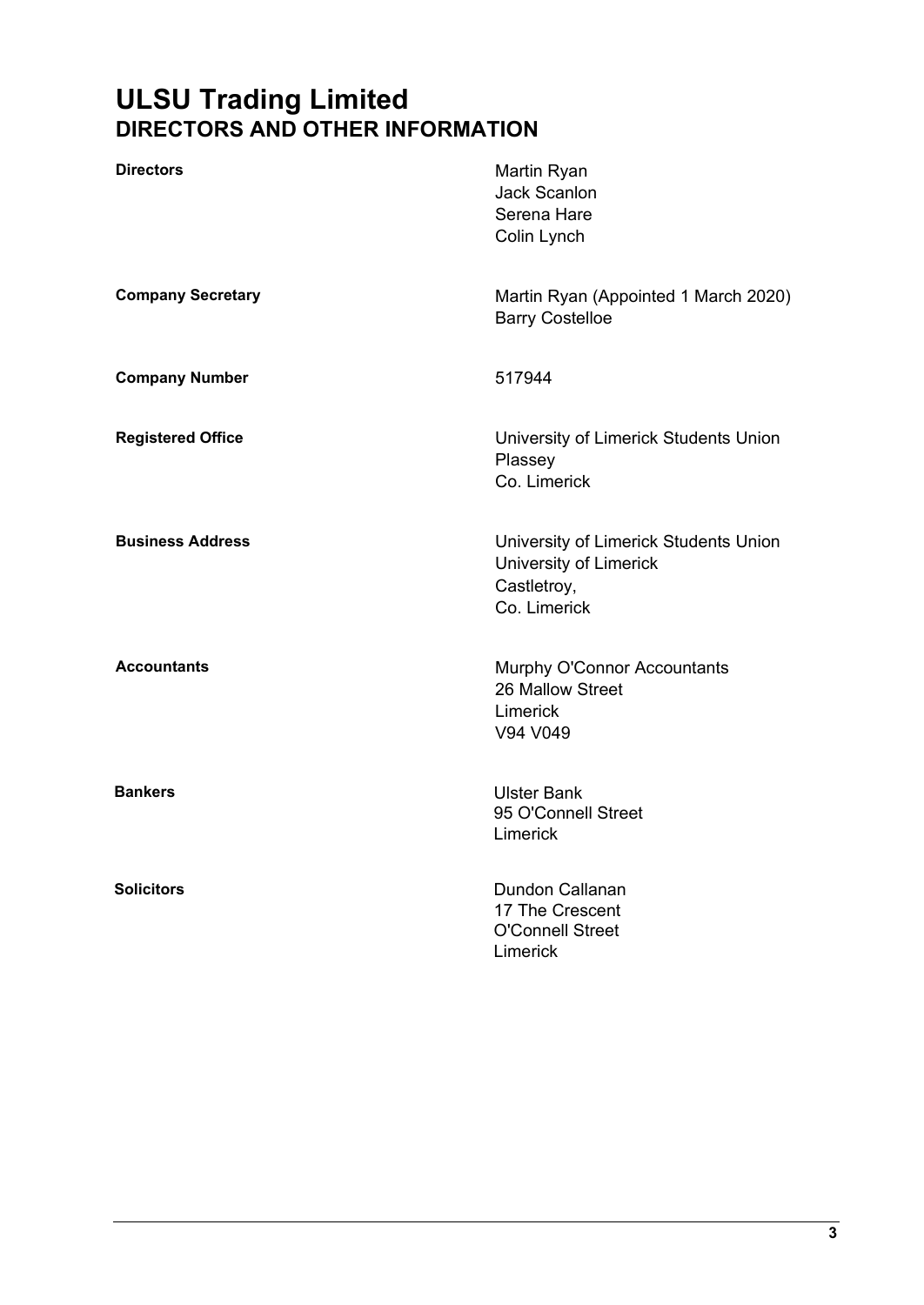# **ULSU Trading Limited DIRECTORS' REPORT**

for the financial year ended 30 September 2020

The directors present their report and the unaudited financial statements for the financial year ended 30 September 2020.

#### **Principal Activity and Review of the Business**

The principal activity of the company is student entertainment, events, merchandise and other social activities at the University of Limerick.

There has been a significant impact on the company's turnover since March 2020 due to restrictions imposed by the Government as a result of the Covid-19 outbreak.

#### **Results and Dividends**

The (loss)/profit for the financial year after providing for depreciation and taxation amounted to €(45,634) (2019 - €49,613).

The directors do not recommend payment of a dividend.

At the end of the financial year, the company has assets of €102,240 (2019 - €196,266) and liabilities of €76,571 (2019 - €124,963). The net assets of the company have decreased by €(45,634).

#### **Directors and Secretary**

The directors who served throughout the financial year were as follows:

Martin Ryan Jack Scanlon Serena Hare Colin Lynch

The secretaries who served during the financial year were:

Martin Ryan (Appointed 1 March 2020) Barry Costelloe

The directors' and the secretary's interests in the shares of the company are as follows:

| <b>Name</b> | <b>Class of Shares</b>            | <b>Number</b><br><b>Held At</b><br>30/09/20 | <b>Number</b><br>Held At<br>01/10/19 |
|-------------|-----------------------------------|---------------------------------------------|--------------------------------------|
| Martin Ryan | Ordinary Shares of<br>€ 1.00 each |                                             |                                      |

Jack Scanlon, Serena Hare and Colin Lynch had no direct beneficial interest in the shares of the company at the beginning or end of the financial year.

There were no changes in shareholdings between 30 September 2020 and the date of signing the financial statements.

In accordance with the company's Constitution, the directors retire by rotation and, being eligible, offer themselves for re-election.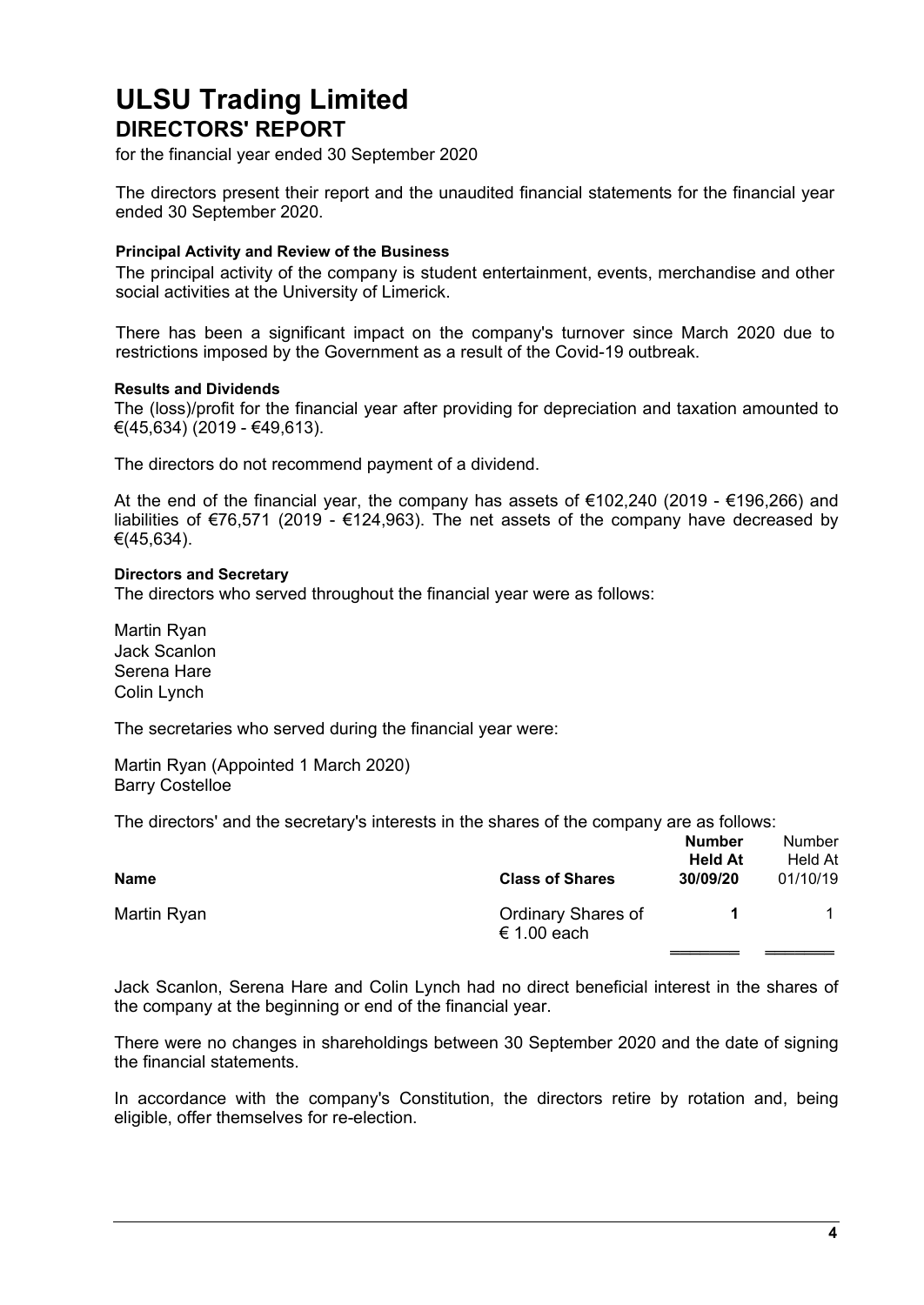# **ULSU Trading Limited DIRECTORS' REPORT**

for the financial year ended 30 September 2020

#### **Future Developments**

The company plans to continue its present activities in the best and safest way possible while Covid-19 restrictions are in place. Employees are kept as fully informed as practicable about developments within the business.

#### **Post Balance Sheet Events**

There is still uncertainty over how the the Covid-19 pandemic will impact the company's business in the future. There is uncertainty over how long the measures currently adopted by the Government to mitigate the pandemic's spread will last. These measures have resulted in restricted attendance by students at the university and subsequently a significant decline in revenue generated from the services provided by the company. Management are confident that the company will have adequate financial resources available to counteract any future impact. Management believe this can be achieved through the following:

- maintaining low expenditure levels while the restrictions are in place

- financial support from the university
- the advent of vaccines will allow for increased student attendance

#### **Taxation Status**

The company is a close company within the meaning of the Taxes Consolidation Act, 1997.

#### **Research and Development**

The company did not engage in any research and development activity during the year.

#### **Accounting Records**

To ensure that adequate accounting records are kept in accordance with sections 281 to 285 of the Companies Act 2014, the directors have employed appropriately qualified accounting personnel and have maintained appropriate computerised accounting systems. The accounting records are located at the company's office at University of Limerick Students Union, Plassey, Co. Limerick.

**Signed on behalf of the board**

| <b>Martin Ryan</b> | <b>Jack Scanlon</b> |
|--------------------|---------------------|
| <b>Director</b>    | <b>Director</b>     |

**Date: \_\_\_\_\_\_\_\_\_\_\_\_\_\_\_\_\_\_\_\_ Date: \_\_\_\_\_\_\_\_\_\_\_\_\_\_\_\_\_\_\_\_**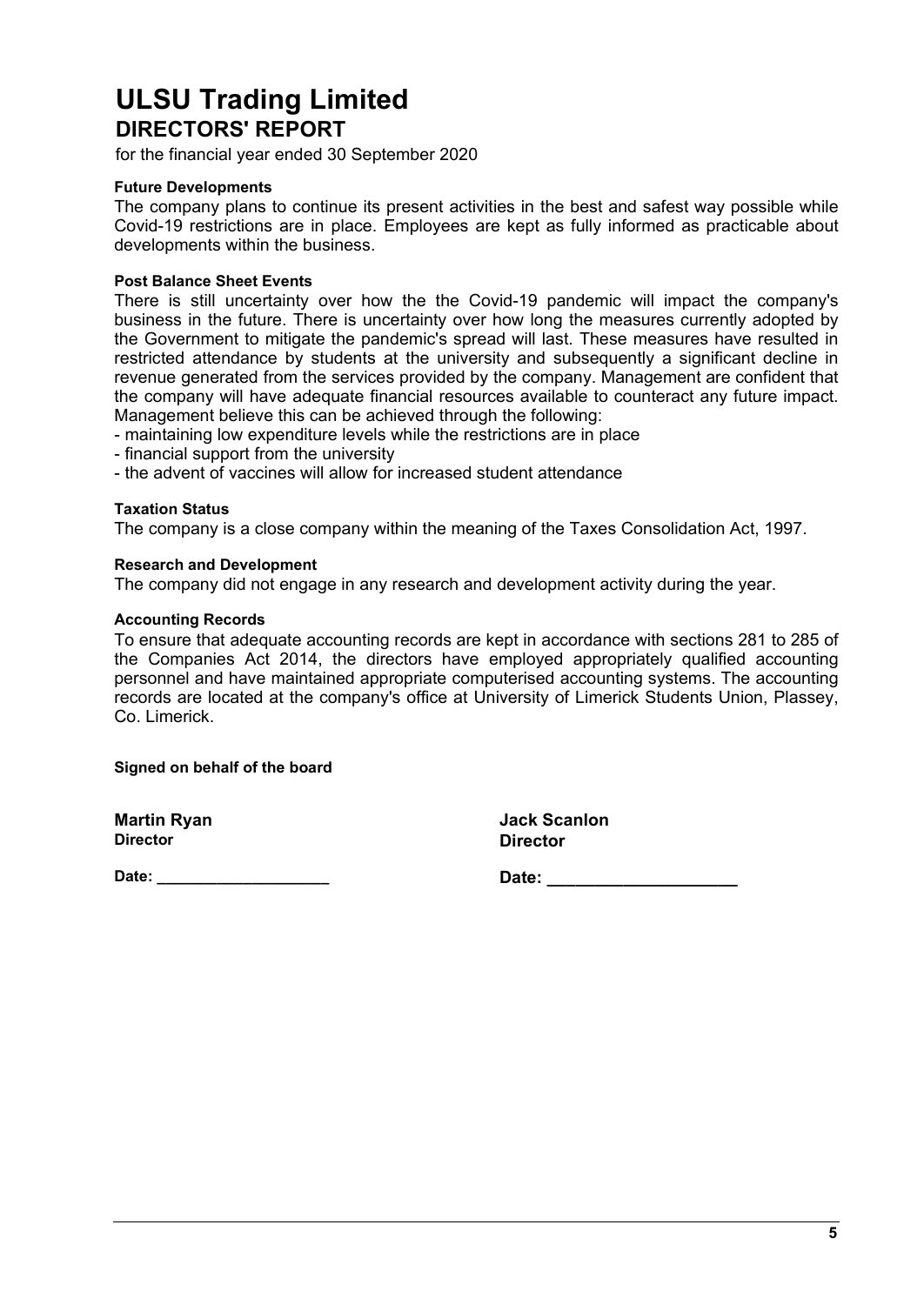# **ULSU Trading Limited DIRECTORS' RESPONSIBILITIES STATEMENT**

for the financial year ended 30 September 2020

#### **General responsibilities**

The directors are responsible for preparing the Directors' Report and the financial statements in accordance with applicable Irish law and regulations.

Irish company law requires the directors to prepare financial statements for each financial year. Under the law the directors have elected to prepare the financial statements in accordance with the Companies Act 2014 and FRS 102 "The Financial Reporting Standard applicable in the UK and Republic of Ireland" issued by the Financial Reporting Council. Under company law, the directors must not approve the financial statements unless they are satisfied that they give a true and fair view of the assets, liabilities and financial position of the company as at the financial year end date and of the profit or loss of the company for the financial year and otherwise comply with the Companies Act 2014.

In preparing these financial statements, the directors are required to:

- select suitable accounting policies for the company financial statements and then apply them consistently;
- make judgements and accounting estimates that are reasonable and prudent;
- state whether the financial statements have been prepared in accordance with applicable accounting standards, identify those standards, and note the effect and the reasons for any material departure from those standards; and
- prepare the financial statements on the going concern basis unless it is inappropriate to presume that the company will continue in business.

The directors are responsible for ensuring that the company keeps or causes to be kept adequate accounting records which correctly explain and record the transactions of the company, enable at any time the assets, liabilities, financial position and profit or loss of the company to be determined with reasonable accuracy, enable them to ensure that the financial statements and Directors' Report comply with the Companies Act 2014. They are also responsible for safeguarding the assets of the company and hence for taking reasonable steps for the prevention and detection of fraud and other irregularities.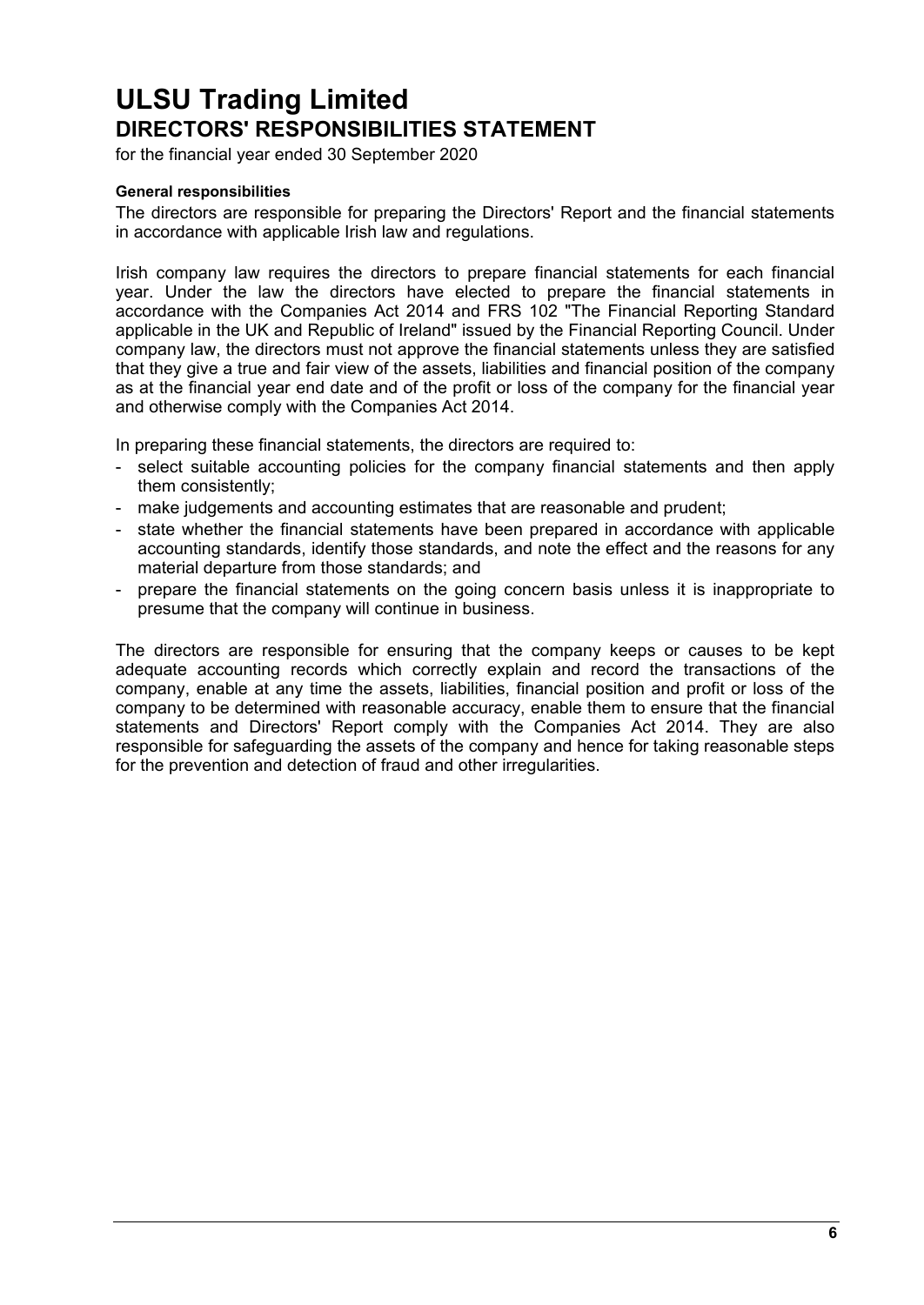# **ULSU Trading Limited DIRECTORS' RESPONSIBILITIES STATEMENT**

for the financial year ended 30 September 2020

#### **Directors' declaration on unaudited financial statements**

In relation to the financial statements which comprise the Profit and Loss Account, the Balance Sheet, the Statement of Changes in Equity, the Statement of Cash Flows and notes:

The directors approve these financial statements and confirm that they are responsible for them, including selecting the appropriate accounting policies, applying them consistently and making, on a reasonable and prudent basis, the judgements underlying them. They have been prepared on the going concern basis on the grounds that the company will continue in business.

The directors confirm that they have made available to Murphy O'Connor Accountants, all the company's accounting records and provided all the information, books and documents necessary for the compilation of the financial statements.

The directors confirm that to the best of their knowledge and belief, the accounting records reflect all the transactions of the company for the financial year ended 30 September 2020.

**Signed on behalf of the board**

**Martin Ryan Jack Scanlon Director Director**

**Date: \_\_\_\_\_\_\_\_\_\_\_\_\_\_\_\_\_\_\_\_ Date: \_\_\_\_\_\_\_\_\_\_\_\_\_\_\_\_\_\_\_\_**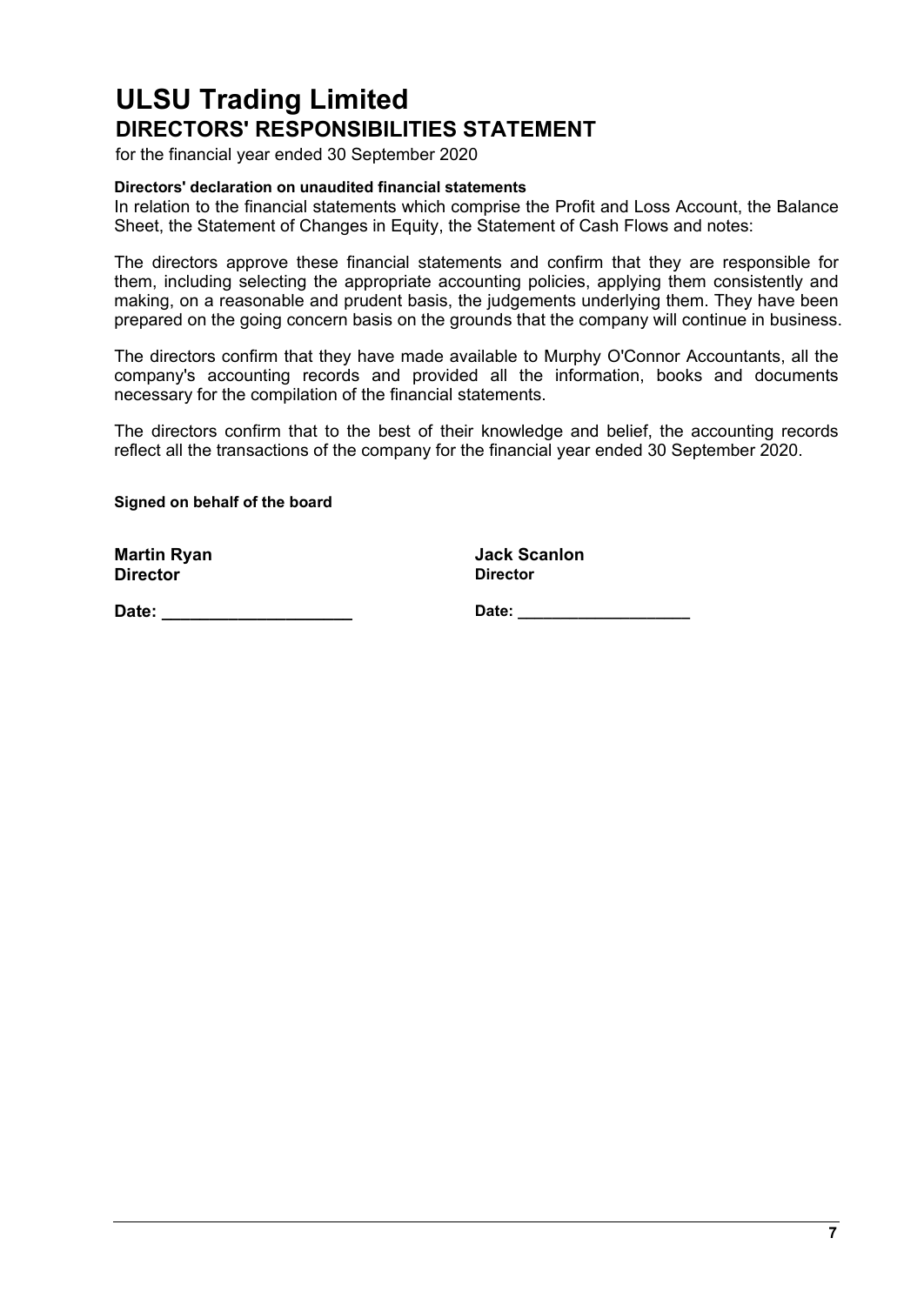# **ULSU Trading Limited ACCOUNTANTS' REPORT to the Board of Directors on the unaudited financial statements of ULSU Trading Limited for the financial year ended 30 September 2020**

In accordance with our engagement letter and in order to assist you to fulfil your duties under the Companies Act 2014, we have prepared for your approval the financial statements of the company for the financial year ended 30 September 2020 which comprise the Profit and Loss Account, the Balance Sheet, the Statement of Changes in Equity, the Statement of Cash Flows and notes from the company's accounting records and from information and explanations you have given to us.

This report is made solely to the Board of Directors of ULSU Trading Limited, as a body, in accordance with the terms of our engagement. Our work has been undertaken solely to prepare for your approval the financial statements of ULSU Trading Limited and state those matters that we have agreed to state to the Board of Directors of ULSU Trading Limited, as a body, in this report in accordance with the guidance of Chartered Accountants Ireland. To the fullest extent permitted by law, we do not accept or assume responsibility to anyone other than ULSU Trading Limited and its Board of Directors, as a body, for our work or for this report.

We have carried out this engagement in accordance with guidance issued by Chartered Accountants Ireland and have complied with the ethical guidance laid down by Chartered Accountants Ireland relating to members undertaking the compilation of financial statements.

It is your duty to ensure that ULSU Trading Limited has kept adequate accounting records and to prepare statutory financial statements that give a true and fair view of the assets, liabilities, financial position and loss of ULSU Trading Limited. You consider that ULSU Trading Limited is exempt from the statutory audit requirement for the financial year.

We have not been instructed to carry out an audit or a review of the financial statements of ULSU Trading Limited. For this reason, we have not verified the accuracy or completeness of the accounting records or information and explanations you have given to us and we do not, therefore, express any opinion on the statutory financial statements.

### **MURPHY O'CONNOR ACCOUNTANTS**

| 26 Mallow Street |  |
|------------------|--|
| Limerick         |  |
| V94 V049         |  |

**Date: \_\_\_\_\_\_\_\_\_\_\_\_\_\_\_\_\_\_\_\_**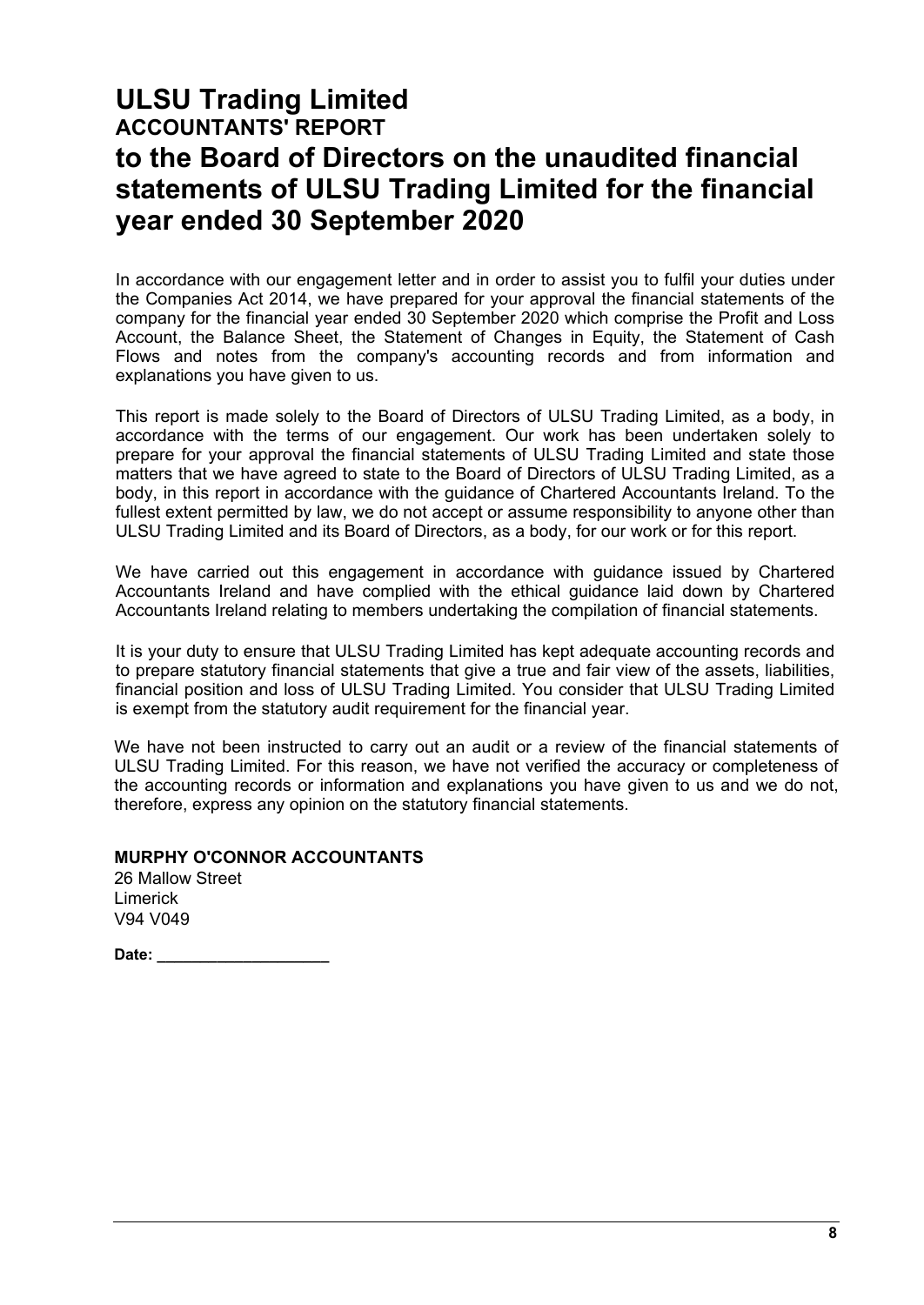# **ULSU Trading Limited PROFIT AND LOSS ACCOUNT**

for the financial year ended 30 September 2020

|                                      |              | 2020                | 2019       |
|--------------------------------------|--------------|---------------------|------------|
|                                      | <b>Notes</b> | €                   | €          |
| <b>Turnover</b>                      |              | 129,974             | 321,089    |
| Cost of sales                        |              | (131, 729)          | (206, 565) |
| Gross (loss)/profit                  |              | (1,755)             | 114,524    |
| Administrative expenses              |              | (50, 377)           | (60, 224)  |
| (Loss)/profit before taxation        |              | (52, 132)           | 54,300     |
| Tax on (loss)/profit                 | 5            | 6,498               | (4,687)    |
| (Loss)/profit for the financial year | 11           | (45, 634)           | 49,613     |
| <b>Total comprehensive income</b>    |              | (45, 634)           | 49,613     |
|                                      |              |                     |            |
| <b>Martin Ryan</b>                   |              | <b>Jack Scanlon</b> |            |

**Director Director**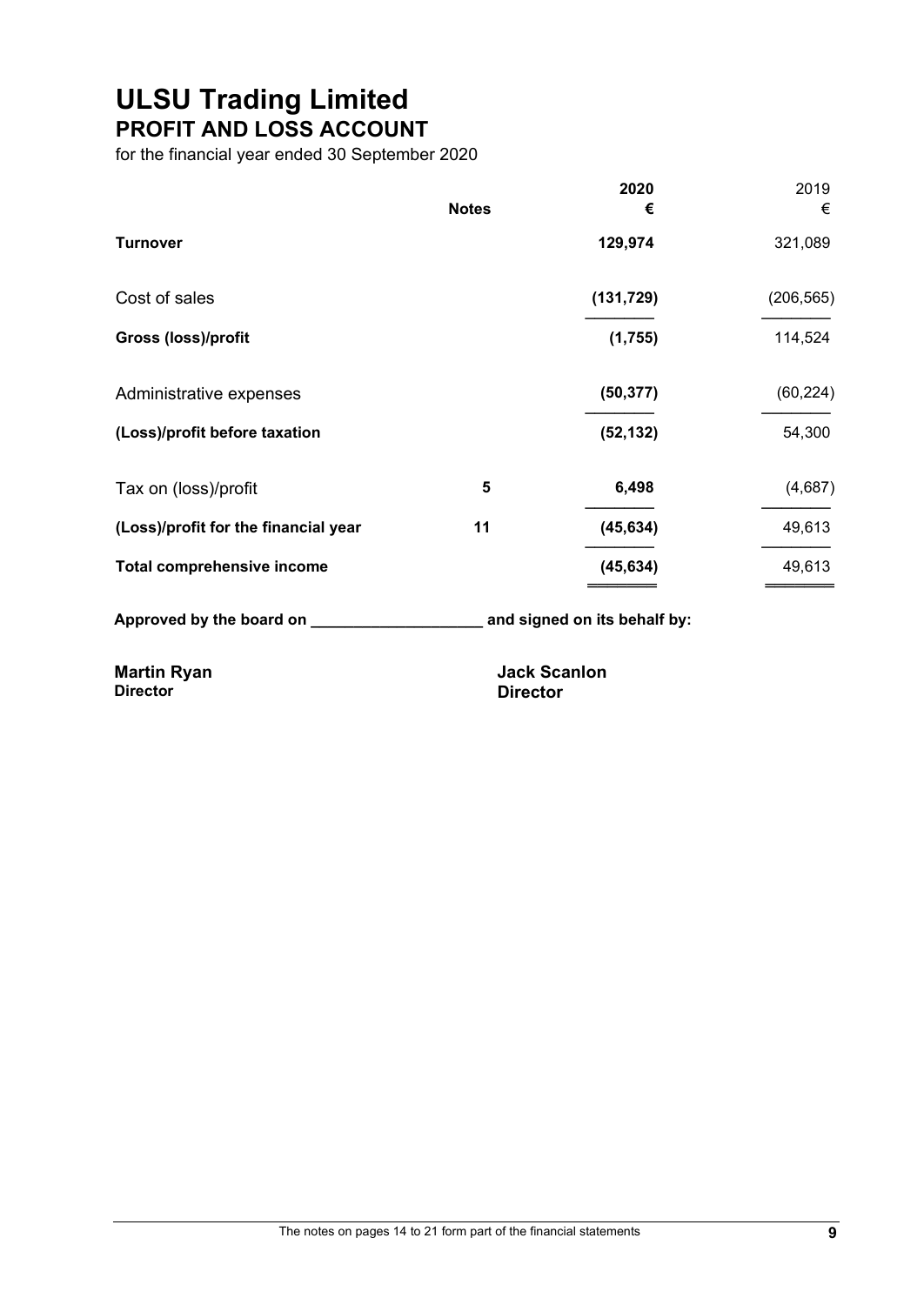### **ULSU Trading Limited BALANCE SHEET**

as at 30 September 2020

|                                                          |                         | 2020     | 2019       |
|----------------------------------------------------------|-------------------------|----------|------------|
|                                                          | <b>Notes</b>            | €        | €          |
| <b>Fixed Assets</b>                                      |                         |          |            |
| Tangible assets                                          | $6\phantom{1}6$         | 625      | 1,890      |
| <b>Current Assets</b>                                    |                         |          |            |
| <b>Stocks</b>                                            | $\overline{\mathbf{7}}$ | 5,015    | 8,970      |
| <b>Debtors</b>                                           | 8                       | 24,105   | 51,221     |
| Cash and cash equivalents                                |                         | 72,495   | 134,185    |
|                                                          |                         | 101,615  | 194,376    |
| <b>Creditors: Amounts falling due within one</b><br>year | 9                       | (83,069) | (124, 963) |
| <b>Net Current Assets</b>                                |                         | 18,546   | 69,413     |
| <b>Total Assets less Current Liabilities</b>             |                         | 19,171   | 71,303     |
| <b>Provisions for liabilities</b>                        | 10                      | 6,498    |            |
| <b>Net Assets</b>                                        |                         | 25,669   | 71,303     |
| <b>Equity</b>                                            |                         |          |            |
| Called up share capital presented as<br>equity           |                         | 1        | 1          |
| <b>Profit and Loss Account</b>                           | 11                      | 25,668   | 71,302     |
| Equity attributable to owners of the<br>company          |                         | 25,669   | 71,303     |
|                                                          |                         |          |            |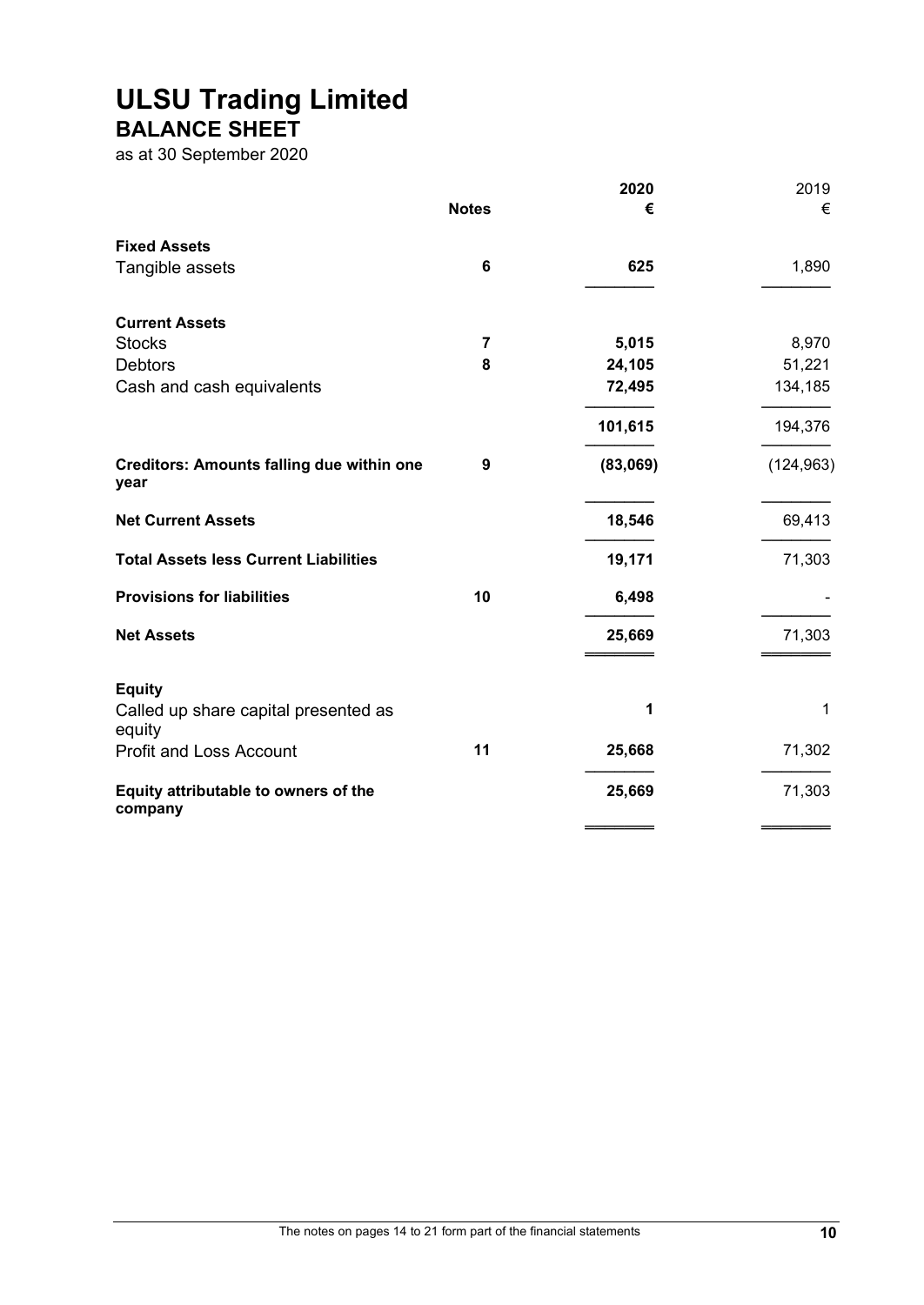### **ULSU Trading Limited BALANCE SHEET**

as at 30 September 2020

The financial statements have been prepared in accordance with the small companies' regime.

We as Directors of ULSU Trading Limited, state that -

(a) the company is availing itself of the exemption provided for by Chapter 15 of Part 6 of the Companies Act 2014,

(b) the company is availing itself of the exemption on the grounds that the conditions specified in section 358 are satisfied,

(c) the shareholders of the company have not served a notice on the company under section 334(1) in accordance with section 334(2),

(d) we acknowledge the company's obligations under the Companies Act 2014, to keep adequate accounting records and prepare financial statements which give a true and fair view of the assets, liabilities and financial position of the company at the end of its financial year and of its profit or loss for such a financial year and to otherwise comply with the provisions of the Companies Act 2014 relating to financial statements so far as they are applicable to the company.

**Approved by the board on \_\_\_\_\_\_\_\_\_\_\_\_\_\_\_\_\_\_\_\_ and signed on its behalf by:**

**Director Director**

**Martin Ryan Jack Scanlon**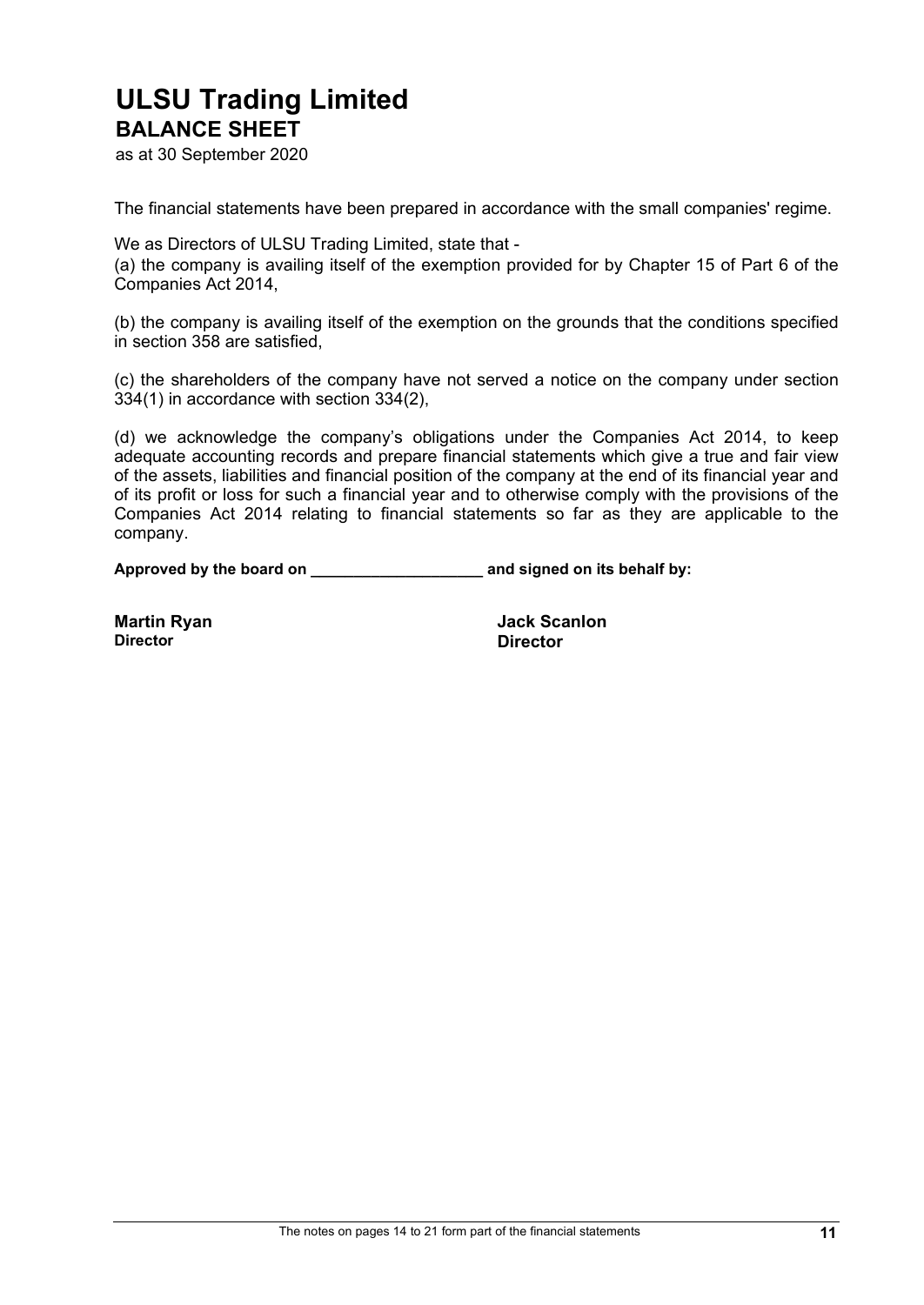# **ULSU Trading Limited STATEMENT OF CHANGES IN EQUITY**

**as at 30 September 2020**

|                               | <b>Share</b><br>capital | <b>Retained</b><br>earnings | <b>Total</b> |
|-------------------------------|-------------------------|-----------------------------|--------------|
|                               | €                       | €                           | €            |
| At 1 October 2018             | 1                       | 21,689                      | 21,690       |
| Profit for the financial year |                         | 49,613                      | 49,613       |
| At 30 September 2019          | 1                       | 71,302                      | 71,303       |
| Loss for the financial year   |                         | (45, 634)                   | (45, 634)    |
| At 30 September 2020          | 1                       | 25,668                      | 25,669       |
|                               |                         |                             |              |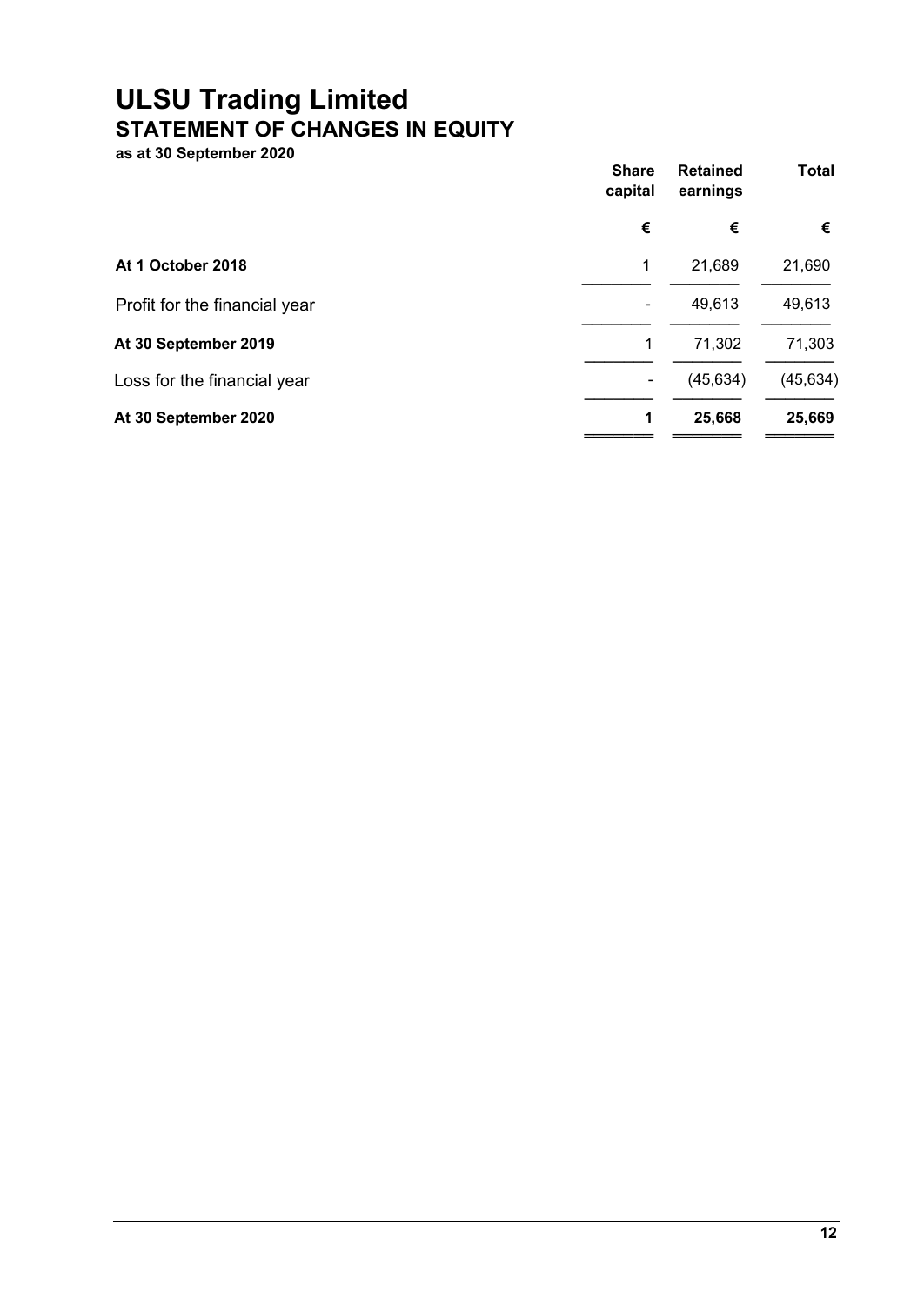# **ULSU Trading Limited STATEMENT OF CASH FLOWS**

for the financial year ended 30 September 2020

|                                                                                                                     |              | 2020                 | 2019             |
|---------------------------------------------------------------------------------------------------------------------|--------------|----------------------|------------------|
|                                                                                                                     | <b>Notes</b> | €                    | €                |
| Cash flows from operating activities                                                                                |              |                      |                  |
| (Loss)/profit for the financial year                                                                                |              | (45, 634)            | 49,613           |
| Adjustments for:                                                                                                    |              |                      |                  |
| Tax on (loss)/profit on ordinary activities                                                                         |              | (6, 498)             | 4,687            |
| Depreciation                                                                                                        |              | 1,265                | 1,668            |
|                                                                                                                     |              | (50, 867)            | 55,968           |
| Movements in working capital:                                                                                       |              |                      |                  |
| Movement in stocks                                                                                                  |              | 3,955                | 414              |
| Movement in debtors                                                                                                 |              | 3,944                | 5,562            |
| Movement in creditors                                                                                               |              | (66, 074)            | 18,318           |
| Cash (used in)/generated from operations                                                                            |              | (109, 042)           | 80,262           |
| Tax paid                                                                                                            |              | (4,687)              |                  |
| Net cash (used in)/generated from operating<br>activities                                                           |              | (113, 729)           | 80,262           |
| <b>Cash flows from financing activities</b>                                                                         |              |                      |                  |
| Movement in funding to connected parties                                                                            |              | 23,172               | (9, 559)         |
| Advances from connected parties                                                                                     |              | 31,343               | (65, 789)        |
| Net cash generated from/(used in) financing<br>activities                                                           |              | 54,515               | (75, 348)        |
|                                                                                                                     |              |                      |                  |
| Net (decrease)/increase in cash and cash equivalents<br>Cash and cash equivalents at beginning of financial<br>year |              | (59, 214)<br>128,926 | 4,914<br>124,012 |
| Cash and cash equivalents at end of financial year                                                                  | 16           | 69,712               | 128,926          |
|                                                                                                                     |              |                      |                  |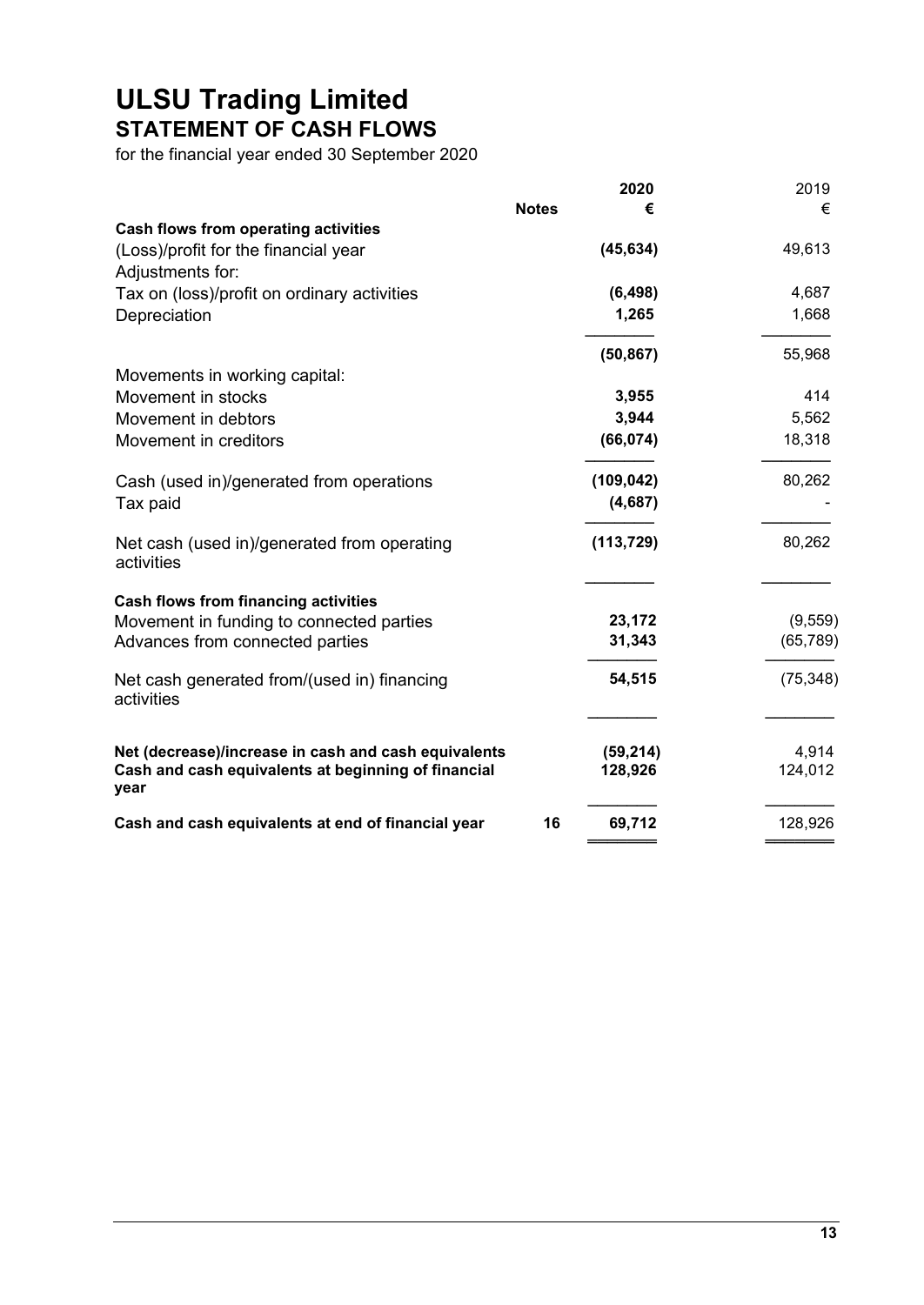for the financial year ended 30 September 2020

### **1. GENERAL INFORMATION**

ULSU Trading Limited is a company limited by shares incorporated in the Republic of Ireland. University of Limerick Students Union, Plassey, Co. Limerick is the registered office, which is also the principal place of business of the company. The nature of the company's operations and its principal activities are set out in the Directors' Report. The financial statements have been presented in Euro  $(\epsilon)$  which is also the functional currency of the company.

### **2. SUMMARY OF SIGNIFICANT ACCOUNTING POLICIES**

The following accounting policies have been applied consistently in dealing with items which are considered material in relation to the company financial statements.

#### **Statement of compliance**

The financial statements of the company for the year ended 30 September 2020 have been prepared on the going concern basis and in accordance with FRS 102 "The Financial Reporting Standard applicable in the UK and Republic of Ireland" (FRS 102).

#### **Basis of preparation**

The financial statements have been prepared on the going concern basis and in accordance with the historical cost convention except for certain properties and financial instruments that are measured at revalued amounts or fair values, as explained in the accounting policies below. Historical cost is generally based on the fair value of the consideration given in exchange for assets. The financial reporting framework that has been applied in their preparation is the Companies Act 2014 and FRS 102 "The Financial Reporting Standard applicable in the UK and Republic of Ireland" issued by the Financial Reporting Council.

The company qualifies as a small company as defined by section 280A of the Companies Act 2014 in respect of the financial year, and has applied the rules of the 'Small Companies Regime' in accordance with section 280C of the Companies Act 2014.

### **Turnover**

Turnover comprises income received from activities related to the students' union exclusive of trade discounts and value added tax.

#### **Tangible fixed assets and depreciation**

Tangible fixed assets are stated at cost or at valuation, less accumulated depreciation. The charge to depreciation is calculated to write off the original cost or valuation of tangible fixed assets, less their estimated residual value, over their expected useful lives as follows:

Fixtures, fittings and equipment Theorem Control of the Sandy Straight Line

The carrying values of tangible fixed assets are reviewed annually for impairment in periods if events or changes in circumstances indicate the carrying value may not be recoverable.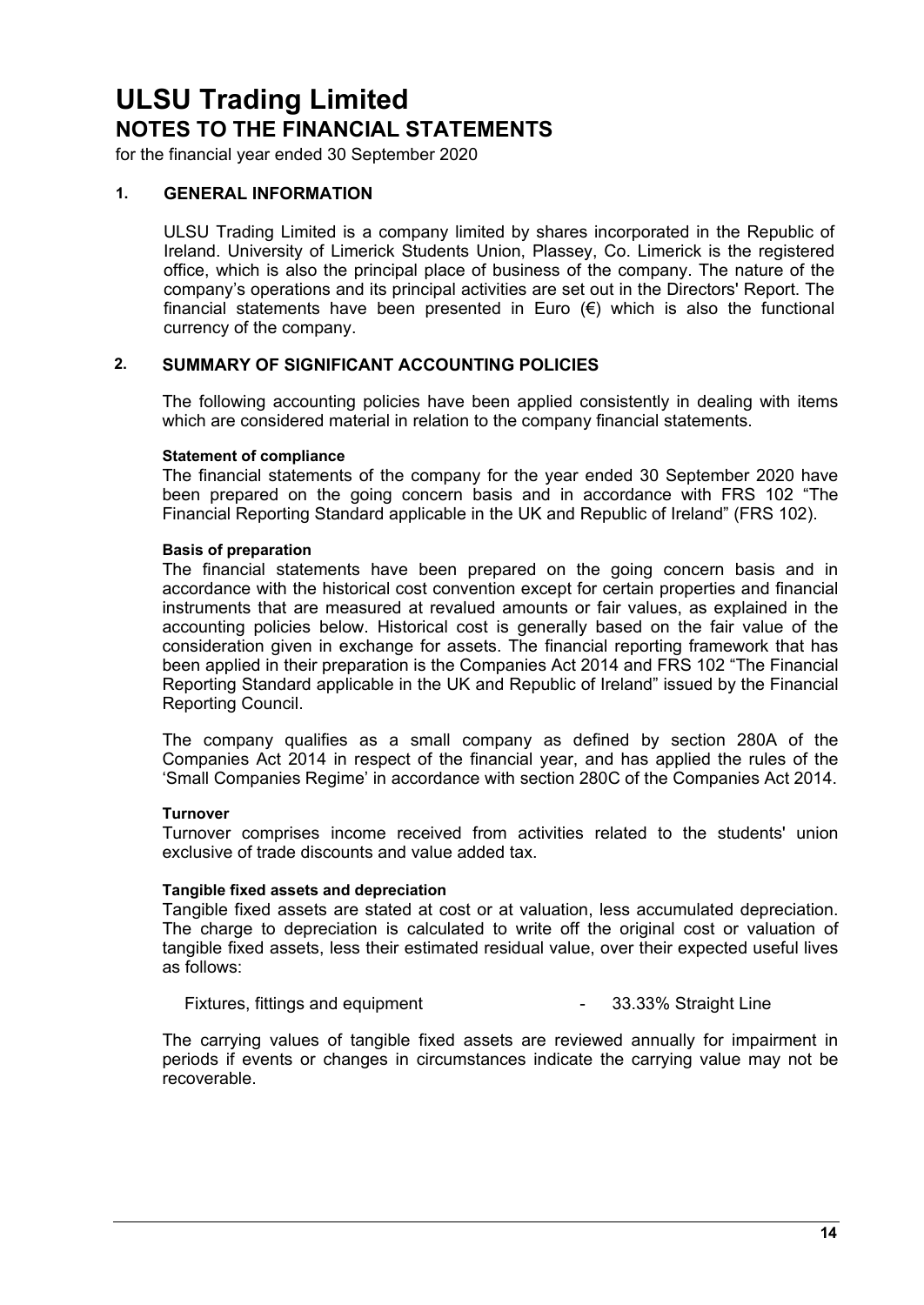for the financial year ended 30 September 2020

### **Stocks**

Stockss are valued at the lower of cost and net realisable value. Stockss are determined on a first-in first-out basis. Cost comprises expenditure incurred in the normal course of business in bringing stocks to their present location and condition. Full provision is made for obsolete and slow moving items. Net realisable value comprises actual or estimated selling price (net of trade discounts) less all further costs to completion or to be incurred in marketing and selling.

### **Trade and other debtors**

Trade and other debtors are initially recognised at fair value and thereafter stated at amortised cost using the effective interest method less impairment losses for bad and doubtful debts except where the effect of discounting would be immaterial. In such cases the receivables are stated at cost less impairment losses for bad and doubtful debts.

#### **Cash and cash equivalents**

Cash and cash equivalents comprise cash at bank and in hand, demand deposits with banks and other short-term highly liquid investments with original maturities of three months or less and bank overdrafts. In the Balance Sheet bank overdrafts are shown within Creditors.

#### **Borrowing costs**

Borrowing costs relating to the acquisition of assets are capitalised at the appropriate rate by adding them to the cost of assets being acquired. Investment income earned on the temporary investment of specific borrowings pending their expenditure on the assets is deducted from the borrowing costs eligible for capitalisation. All other borrowing costs are recognised in profit or loss in the period in which they are incurred.

#### **Provisions**

Provisions are recognised when the company has a present legal or constructive obligation arising as a result of a past event, it is probable that an outflow of economic benefits will be required to settle the obligation and a reliable estimate can be made. Provisions are measured at the present value of the expenditures expected to be required to settle the obligation using a pre-tax rate that reflects current market assessments of the same value of money and the risks specific to the obligation. The increase in the provision due to passage of time is recognised as interest expense.

#### **Trade and other creditors**

Trade and other creditors are initially recognised at fair value and thereafter stated at amortised cost using the effective interest rate method, unless the effect of discounting would be immaterial, in which case they are stated at cost.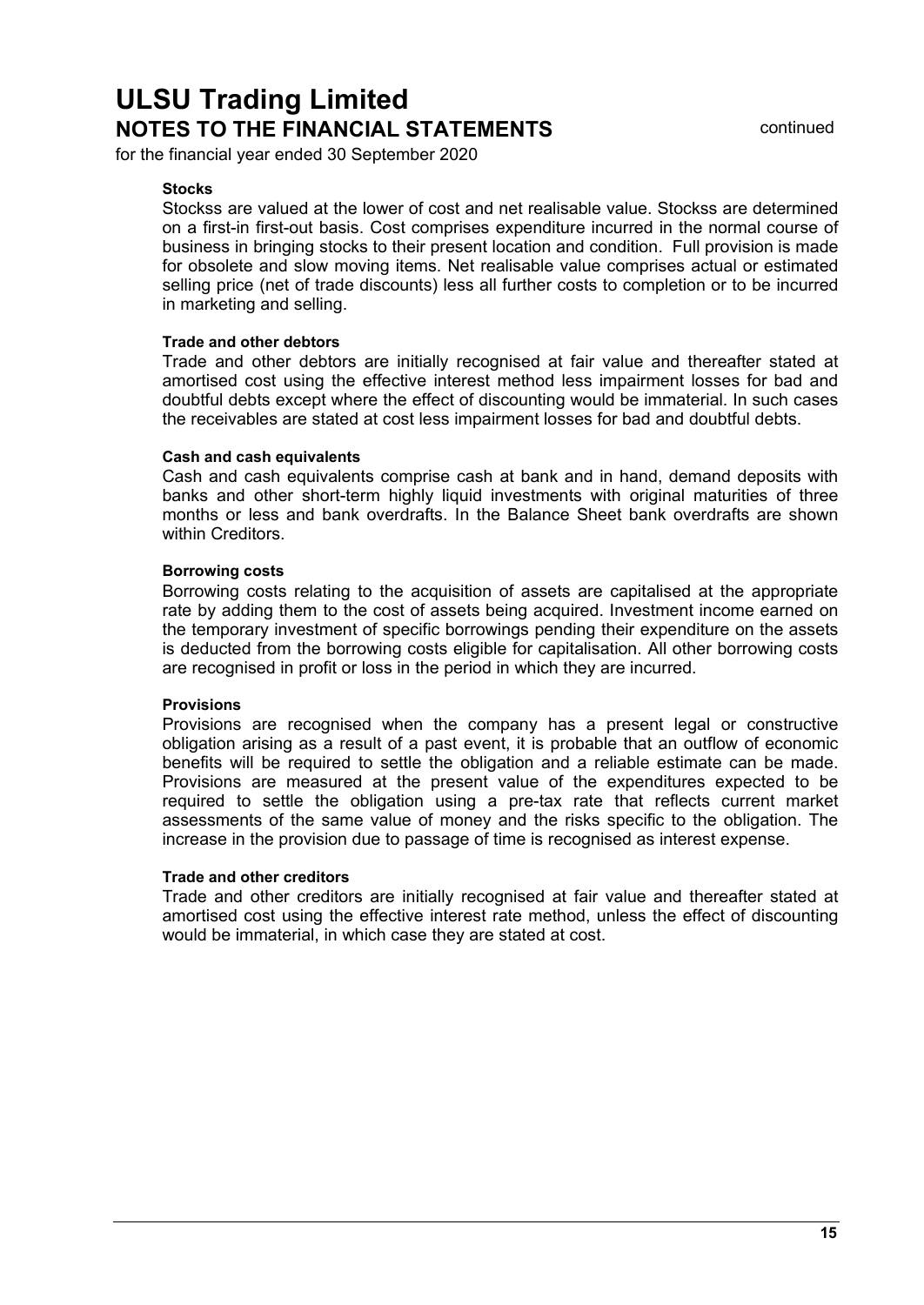for the financial year ended 30 September 2020

#### **Related parties**

For the purposes of these financial statements a party is considered to be related to the company if:

- the party has the ability, directly or indirectly, through one or more intermediaries to control the company or exercise significant influence over the company in making financial and operating policy decisions or has joint control over the company;
- the company and the party are subject to common control;
- the party is an associate of the company or forms part of a joint venture with the company;
- the party is a member of key management personnel of the company or the company's parent, or a close family member of such as an individual, or is an entity under the control, joint control or significant influence of such individuals;
- the party is a close family member of a party referred to above or is an entity under the control or significant influence of such individuals; or
- the party is a post-employment benefit plan which is for the benefit of employees of the company or of any entity that is a related party of the company.

Close family members of an individual are those family members who may be expected to influence, or be influenced by, that individual in their dealings with the company.

#### **Taxation and deferred taxation**

Current tax represents the amount expected to be paid or recovered in respect of taxable profits for the financial year and is calculated using the tax rates and laws that have been enacted or substantially enacted at the Balance Sheet date.

Deferred tax is recognised in respect of all timing differences that have originated but not reversed at the balance sheet date where transactions or events have occurred at that date that will result in an obligation to pay more tax in the future, or a right to pay less tax in the future. Timing differences are temporary differences between the company's taxable profits and its results as stated in the financial statements.

Deferred tax is measured on an undiscounted basis at the tax rates that are anticipated to apply in the periods in which the timing differences are expected to reverse, based on tax rates and laws that have been enacted or substantively enacted by the balance sheet date.

#### **Ordinary share capital**

The ordinary share capital of the company is presented as equity.

| 3. | <b>OPERATING (LOSS)/PROFIT</b>                                                             | 2020  | 2019  |  |
|----|--------------------------------------------------------------------------------------------|-------|-------|--|
|    |                                                                                            |       |       |  |
|    | Operating (loss)/profit is stated after charging:<br>Depreciation of tangible fixed assets | 1.265 | 1.668 |  |

Operating profit/(loss) relates to continuing operations.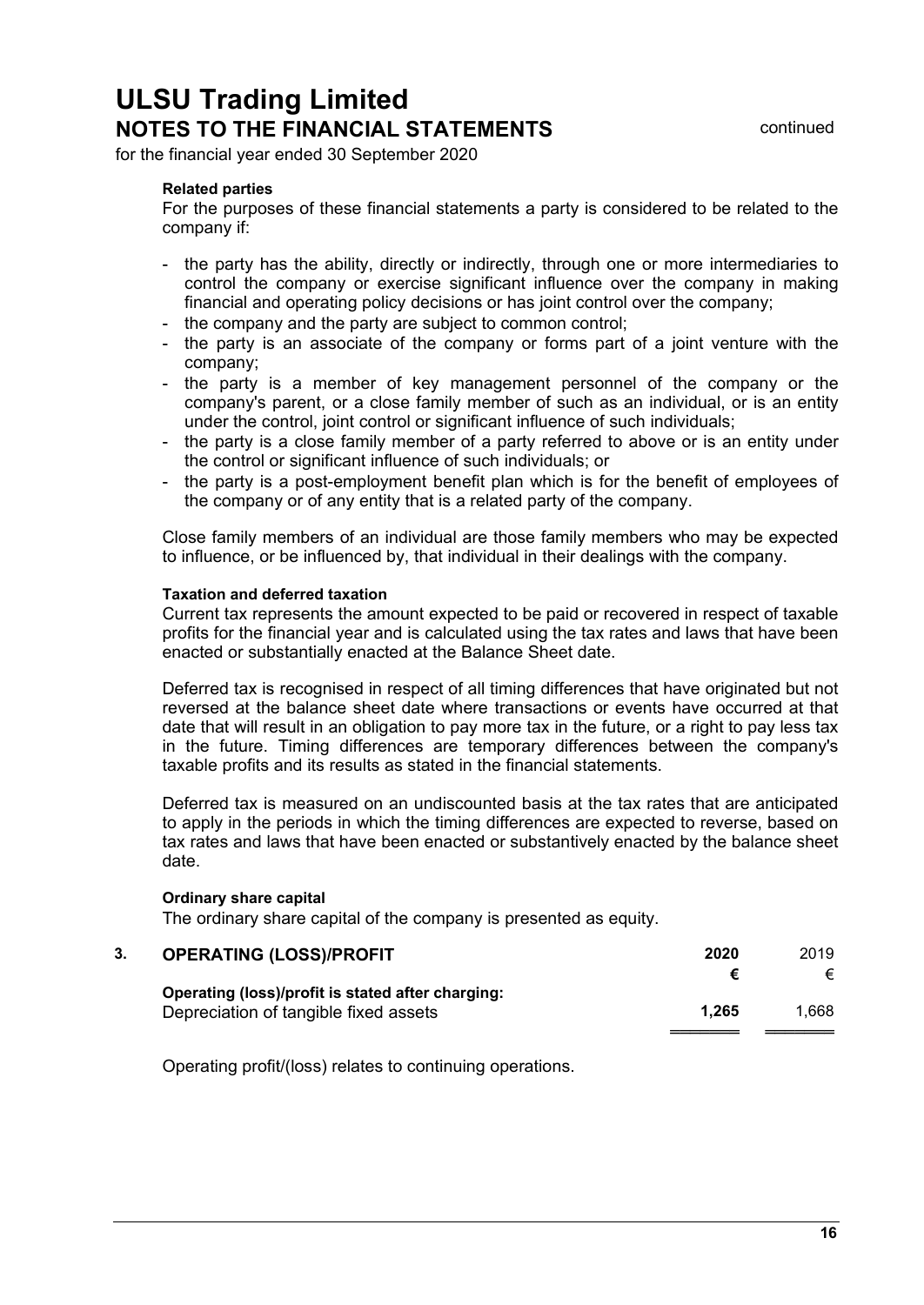for the financial year ended 30 September 2020

### **4. EMPLOYEES**

The average monthly number of employees, including directors, during the financial year was 5, (2019 - 5).

|    |                                                                               | 2020<br><b>Number</b> | 2019<br>Number |
|----|-------------------------------------------------------------------------------|-----------------------|----------------|
|    | <b>Part Time</b>                                                              | 5                     | 5              |
| 5. | <b>TAX ON (LOSS)/PROFIT</b>                                                   | 2020                  | 2019           |
|    | Analysis of charge in the financial year<br>(a)                               | €                     | €              |
|    | <b>Current tax:</b><br>Corporation tax at 12.50% (2019 - 12.50%) (Note 5 (b)) |                       | 4,687          |
|    | Deferred tax:<br>Origination and reversal of timing differences               | (6, 498)              |                |
|    | Total deferred tax                                                            | (6, 498)              |                |
|    | Tax on profit (Note 5 (b))                                                    | (6, 498)              | 4,687          |
|    |                                                                               |                       |                |

#### **(b) Factors affecting tax charge for the financial year**

The tax assessed for the financial year differs from the standard rate of corporation tax in the Republic of Ireland 12.50% (2019 - 12.50%). The differences are explained below:

|                                                                                                                                                              | 2020<br>€              | 2019<br>€      |
|--------------------------------------------------------------------------------------------------------------------------------------------------------------|------------------------|----------------|
| (Loss)/profit taxable at 12.50%                                                                                                                              | (52, 132)              | 54,300         |
| (Loss)/profit before tax<br>multiplied by the standard rate of corporation tax<br>in the Republic of Ireland at 12.50% (2019 - 12.50%)<br><b>Effects of:</b> | (6, 517)               | 6.788          |
| Depreciation in excess of capital allowances for period<br>Utilisation of tax losses<br>Deferred tax                                                         | 19<br>6,498<br>(6,498) | 46<br>(2, 147) |
| Total tax charge for the financial year (Note 5 (a))                                                                                                         | (6,498)                | 4,687          |

No charge to tax arises due to tax losses incurred.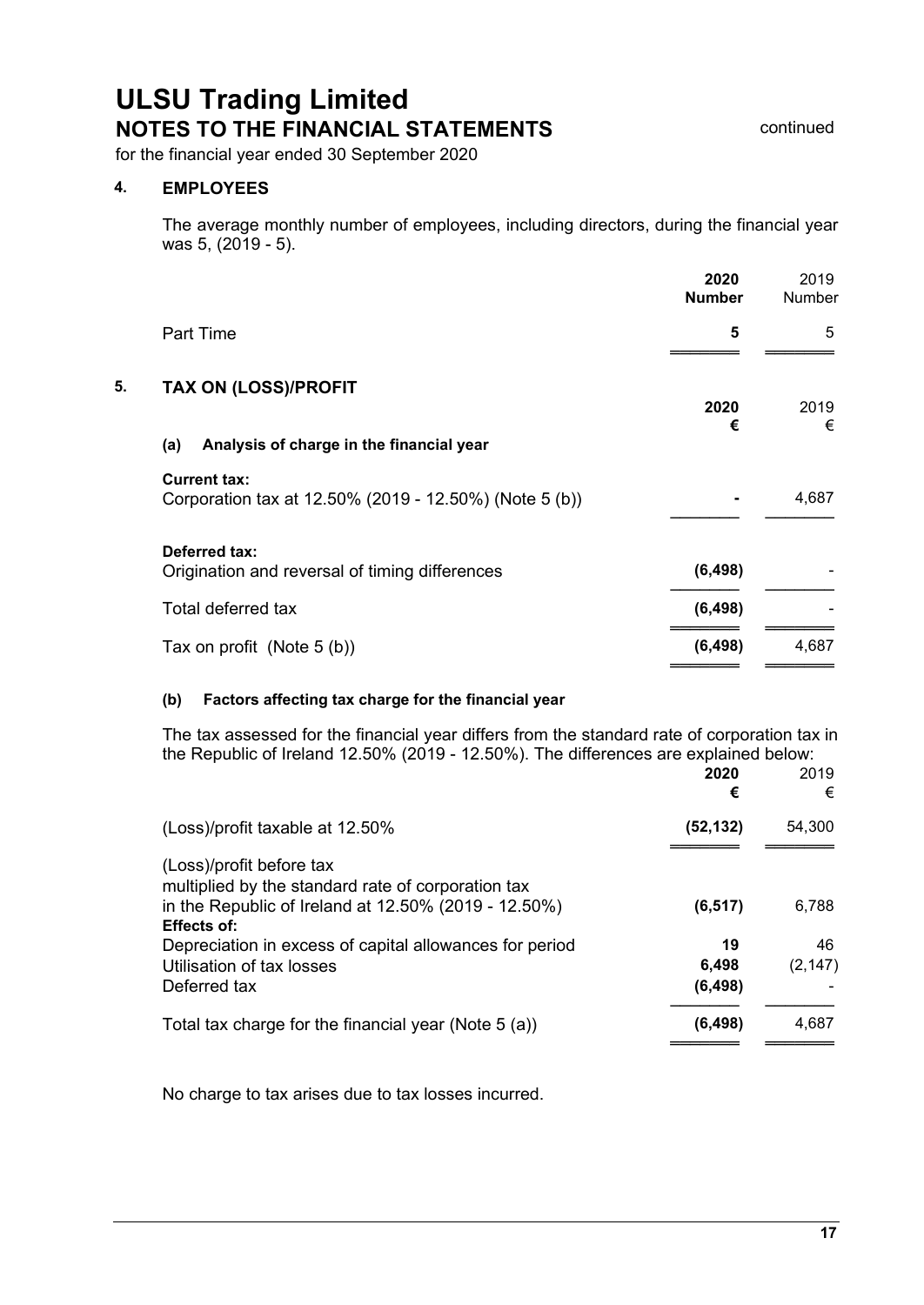for the financial year ended 30 September 2020

### **6. TANGIBLE FIXED ASSETS**

|    |                               | Fixtures,<br>fittings and<br>equipment | <b>Total</b> |
|----|-------------------------------|----------------------------------------|--------------|
|    |                               | €                                      | €            |
|    | Cost                          |                                        |              |
|    | At 1 October 2019             | 26,376                                 | 26,376       |
|    | At 30 September 2020          | 26,376                                 | 26,376       |
|    | <b>Depreciation</b>           |                                        |              |
|    | At 1 October 2019             | 24,486                                 | 24,486       |
|    | Charge for the financial year | 1,265                                  | 1,265        |
|    | At 30 September 2020          | 25,751                                 | 25,751       |
|    | Net book value                |                                        |              |
|    | At 30 September 2020          | 625                                    | 625          |
|    | At 30 September 2019          | 1,890                                  | 1,890        |
|    |                               |                                        |              |
| 7. | <b>STOCKS</b>                 | 2020                                   | 2019         |
|    |                               | €                                      | €            |
|    | Goods for resale              | 5,015                                  | 8,970        |
|    |                               |                                        |              |

The replacement cost of stock did not differ significantly from the figures shown.

#### **8. DEBTORS 2020** 2019

|                                             | €      | €                        |
|---------------------------------------------|--------|--------------------------|
| Trade debtors                               | 3.254  | 10,578                   |
| Amounts owed by connected parties (Note 13) | 6,033  | 29,205                   |
| Other debtors                               | 5,433  | 8,353                    |
| <b>Taxation and social welfare</b>          | 6,910  | $\overline{\phantom{a}}$ |
| Prepayments                                 | 2,475  | 3.085                    |
|                                             | 24,105 | 51,221                   |
|                                             |        |                          |

Other Debtors consists of the following: PCC Sponsored Events - €5,433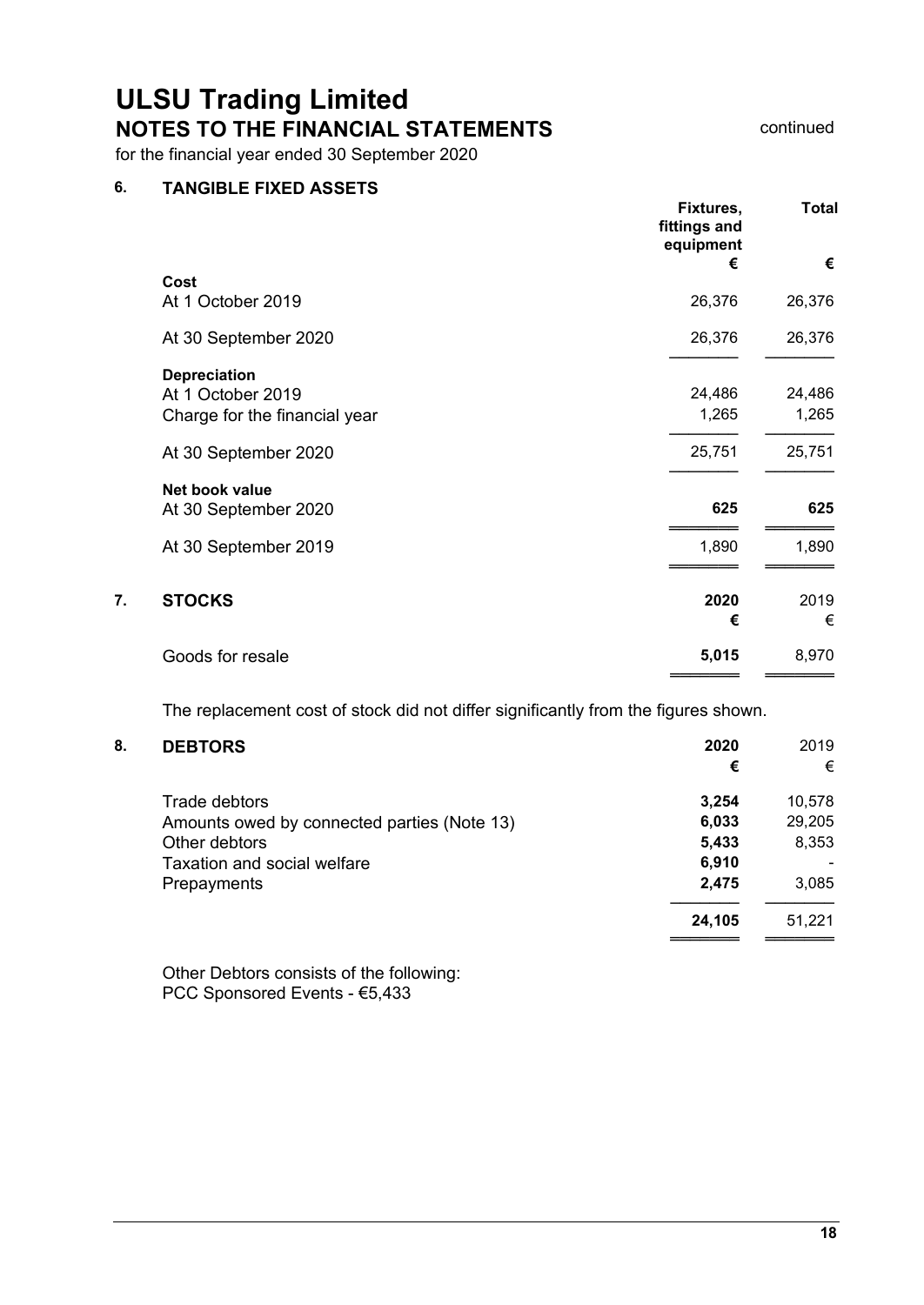════════<br>═

for the financial year ended 30 September 2020

| 9. | <b>CREDITORS</b><br>Amounts falling due within one year | 2020<br>€ | 2019<br>€ |
|----|---------------------------------------------------------|-----------|-----------|
|    | Amounts owed to credit institutions                     | 2,783     | 5,259     |
|    | Trade creditors                                         | 14.216    | 95,632    |
|    | Amounts owed to connected parties (Note 13)             | 31,343    |           |
|    | <b>Taxation and social welfare</b>                      | 1,093     | 10,336    |
|    | Other creditors                                         | 23,232    | 6.931     |
|    | Accruals                                                | 10.402    | 6,805     |
|    |                                                         | 83,069    | 124.963   |

Other Creditors consists of the following: PSU Inter Company charges - €5,778 Debtor Overpayment to be refunded - €1,153 Charity Week - €16,301

### **10. PROVISIONS FOR LIABILITIES**

The amounts provided for deferred taxation are analysed below:

|                                                       | <b>Losses</b> | <b>Total</b>                         | Total                                                |
|-------------------------------------------------------|---------------|--------------------------------------|------------------------------------------------------|
|                                                       | €             | 2020<br>€                            | 2019<br>€                                            |
| At financial year start<br>Charged to profit and loss | (6, 498)      | $\overline{\phantom{0}}$<br>(6, 498) | $\overline{\phantom{a}}$<br>$\overline{\phantom{a}}$ |
| At financial year end                                 | (6, 498)      | (6, 498)                             | $\overline{\phantom{a}}$                             |

### **11. PROFIT AND LOSS ACCOUNT**

|                                                           | 2020<br>€           | 2019<br>€        |
|-----------------------------------------------------------|---------------------|------------------|
| At 1 October 2019<br>(Loss)/profit for the financial year | 71.302<br>(45, 634) | 21,689<br>49,613 |
| At 30 September 2020                                      | 25.668              | 71.302           |

### **12. CAPITAL COMMITMENTS**

The company had no material capital commitments at the financial year-ended 30 September 2020.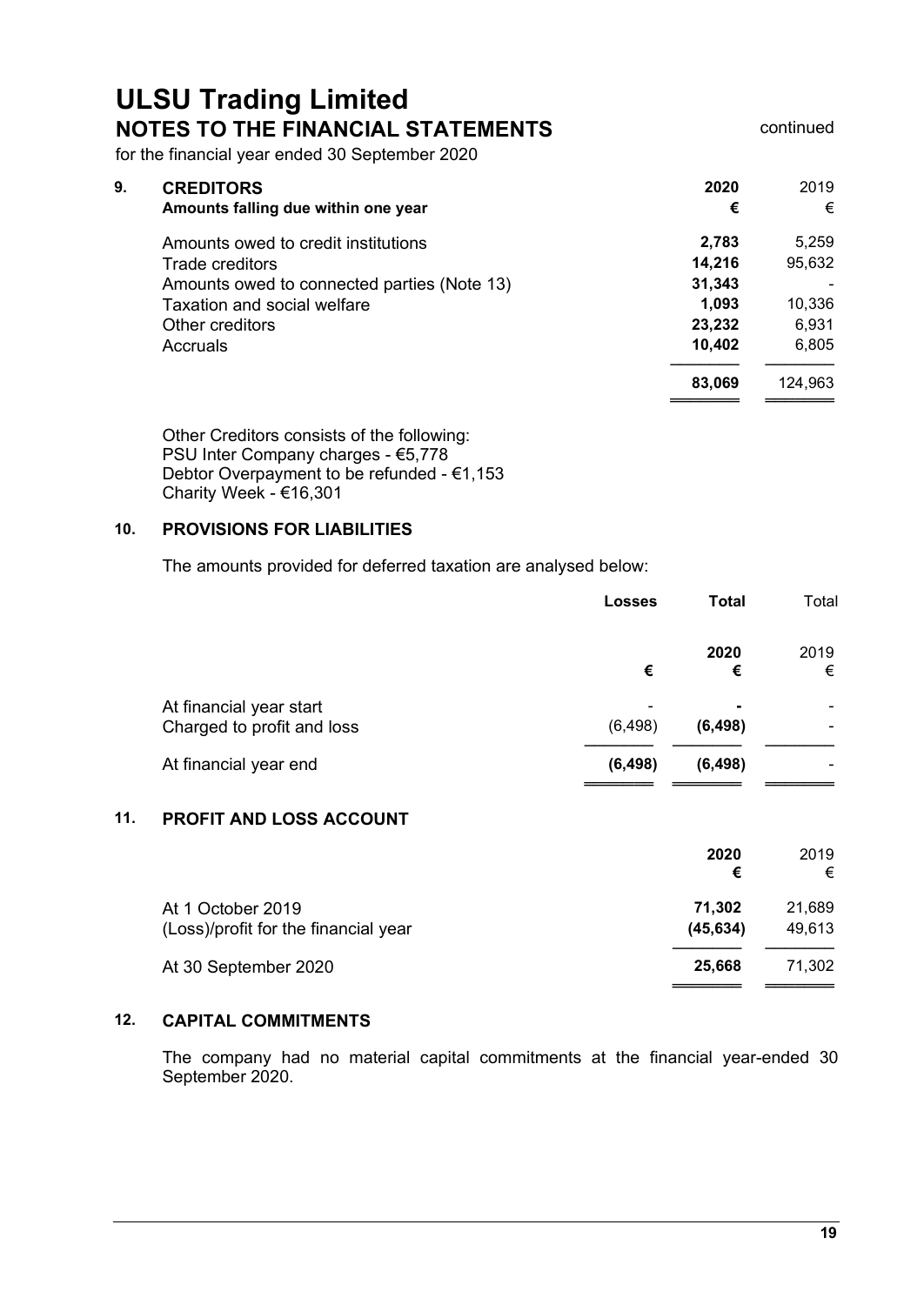for the financial year ended 30 September 2020

#### **13. RELATED PARTY TRANSACTIONS**

As permitted by the Companies Act 2014 the company had transactions with other connected parties. The following amounts are receivable at the financial year end:

|                                                           | 2020<br>€ | <b>Balance Movement</b><br>in year<br>€ | <b>Balance</b><br>2019<br>€ | <b>Maximum</b><br>in year<br>€ |  |
|-----------------------------------------------------------|-----------|-----------------------------------------|-----------------------------|--------------------------------|--|
| University of Limerick Student Life                       | 6,033     | (23, 172)                               | 29,205                      |                                |  |
| The following amounts are due to other connected parties: |           |                                         | 2020<br>€                   | 2019<br>€                      |  |
| University of Limerick Student Life                       |           |                                         | 31,343                      |                                |  |
| Net balances with other connected parties:                |           |                                         | 2020<br>€                   | 2019<br>€                      |  |
| University of Limerick Student Life                       |           |                                         | (25, 310)                   | 29,205                         |  |

The company is a company limited by shares, where the shares are held by the company's General Manager in trust for the University of Limerick Students Union, who is the 100% beneficial shareholder of the company.

The company does not trade with the Union. The Union does incur some shared costs with the company and these are charged to the company through associated party accounts.

The Union provides finance to the company depending on the company's cashflow. Any financing is short term, interest free and repayable on demand. The Union and the company do not prepare consolidated accounts as they carry on dissimilar roles and the Union is a student representative organisation while the company carries on student events, merchandise sales and ancilliary activities.

In the opinion of the directors these amounts arise in the ordinary course of business and the terms of the amounts due are in accordance with the terms ordinarily offered by the company.

### **14. CONTROLLING INTEREST**

The directors of the company are the ultimate controlling party.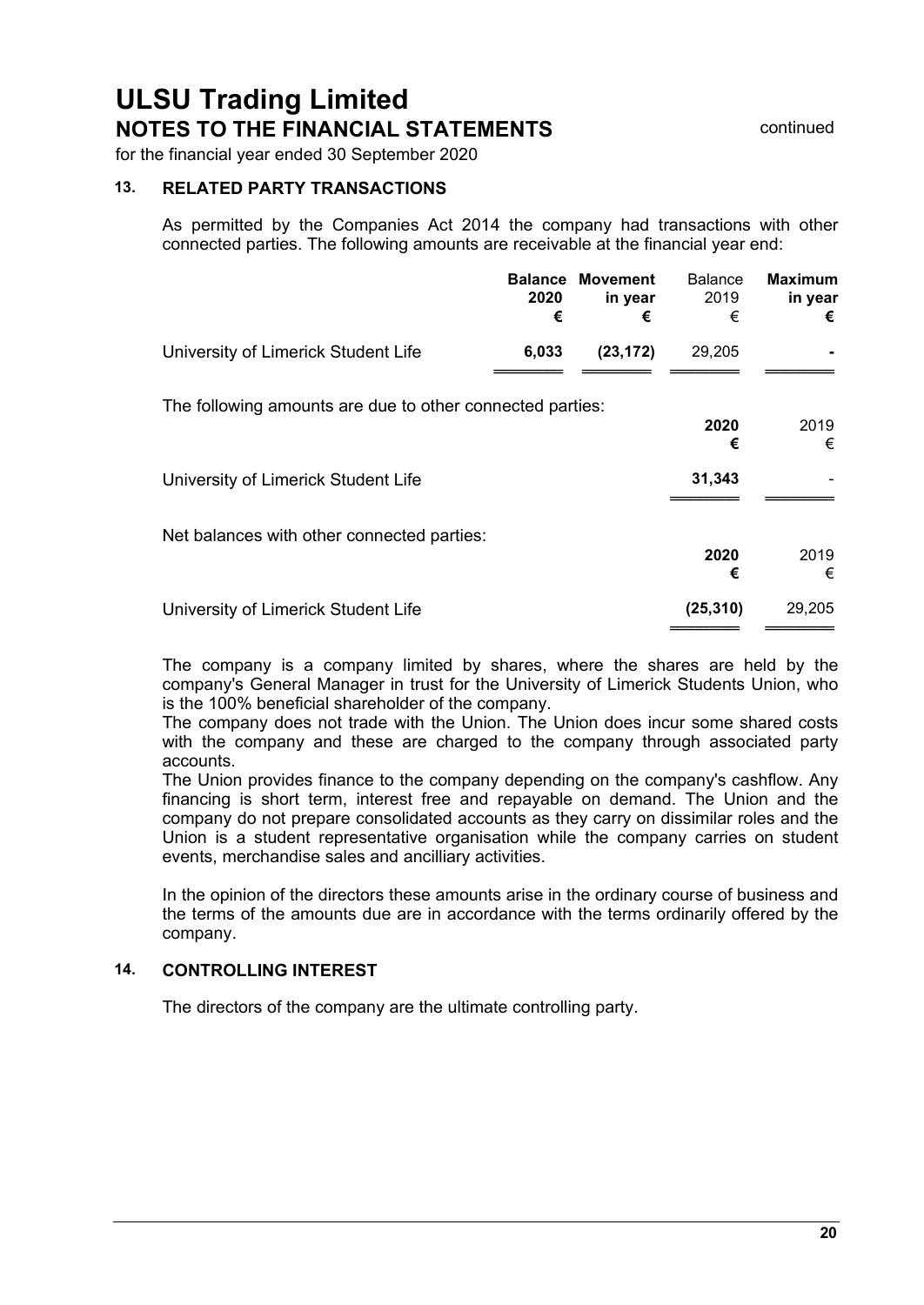for the financial year ended 30 September 2020

### **15. POST-BALANCE SHEET EVENTS**

There is still uncertainty over how the the Covid-19 pandemic will impact the company's business in the future. There is uncertainty over how long the measures currently adopted by the Government to mitigate the pandemic's spread will last. These measures have resulted in restricted attendance by students at the university and subsequently a significant decline in revenue generated from the services provided by the company. Management are confident that the company will have adequate financial resources available to counteract any future impact. Management believe this can be achieved through the following:

- maintaining low expenditure levels while the restrictions are in place

- financial support from the university

- the advent of vaccines will allow for increased student attendance

| 16. | <b>CASH AND CASH EQUIVALENTS</b>                 | 2020<br>€         | 2019<br>€          |
|-----|--------------------------------------------------|-------------------|--------------------|
|     | Cash and bank balances<br><b>Bank overdrafts</b> | 72.495<br>(2,783) | 134,185<br>(5,259) |
|     |                                                  | 69.712            | 128.926            |

### **17 RECONCILIATION OF NET CASH FLOW TO MOVEMENT IN NET DEBT**

|                                                    | Opening<br>balance | Cash<br>flows | Closing<br>balance |
|----------------------------------------------------|--------------------|---------------|--------------------|
|                                                    | €                  | €             | €                  |
| Short-term borrowings                              | 29,205             | (54, 515)     | (25, 310)          |
| <b>Total liabilities from financing activities</b> | 29,205             | (54, 515)     | (25, 310)          |
| Total Cash and cash equivalents (Note 16)          |                    |               | 69,712             |
| <b>Total net debt</b>                              |                    |               | 44,402             |
|                                                    |                    |               |                    |

### **18. APPROVAL OF FINANCIAL STATEMENTS**

The financial statements were approved and authorised for issue by the board of directors on **and**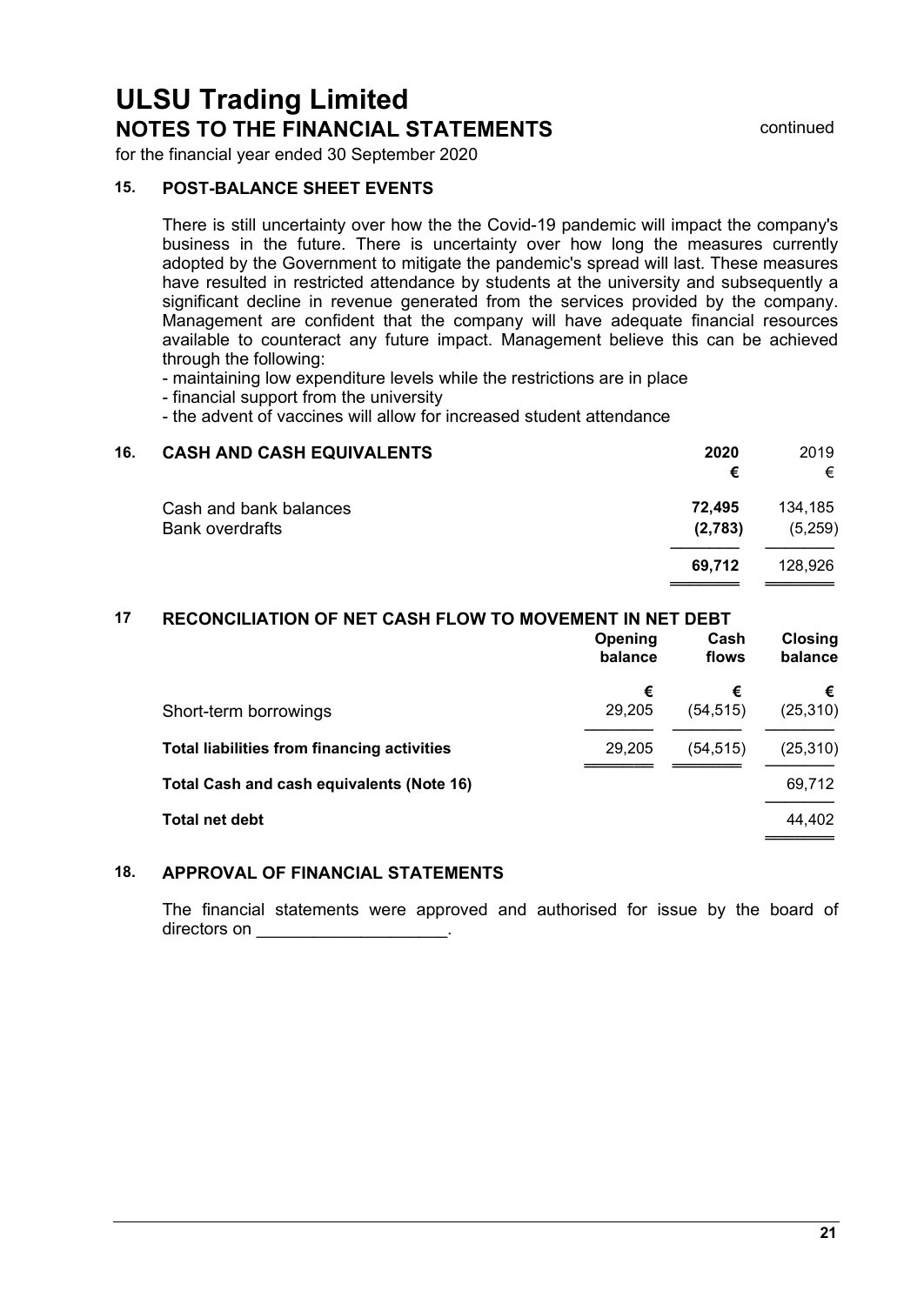### **ULSU TRADING LIMITED**

### **SUPPLEMENTARY INFORMATION**

### **RELATING TO THE FINANCIAL STATEMENTS**

### **FOR THE FINANCIAL YEAR ENDED 30 SEPTEMBER 2020**